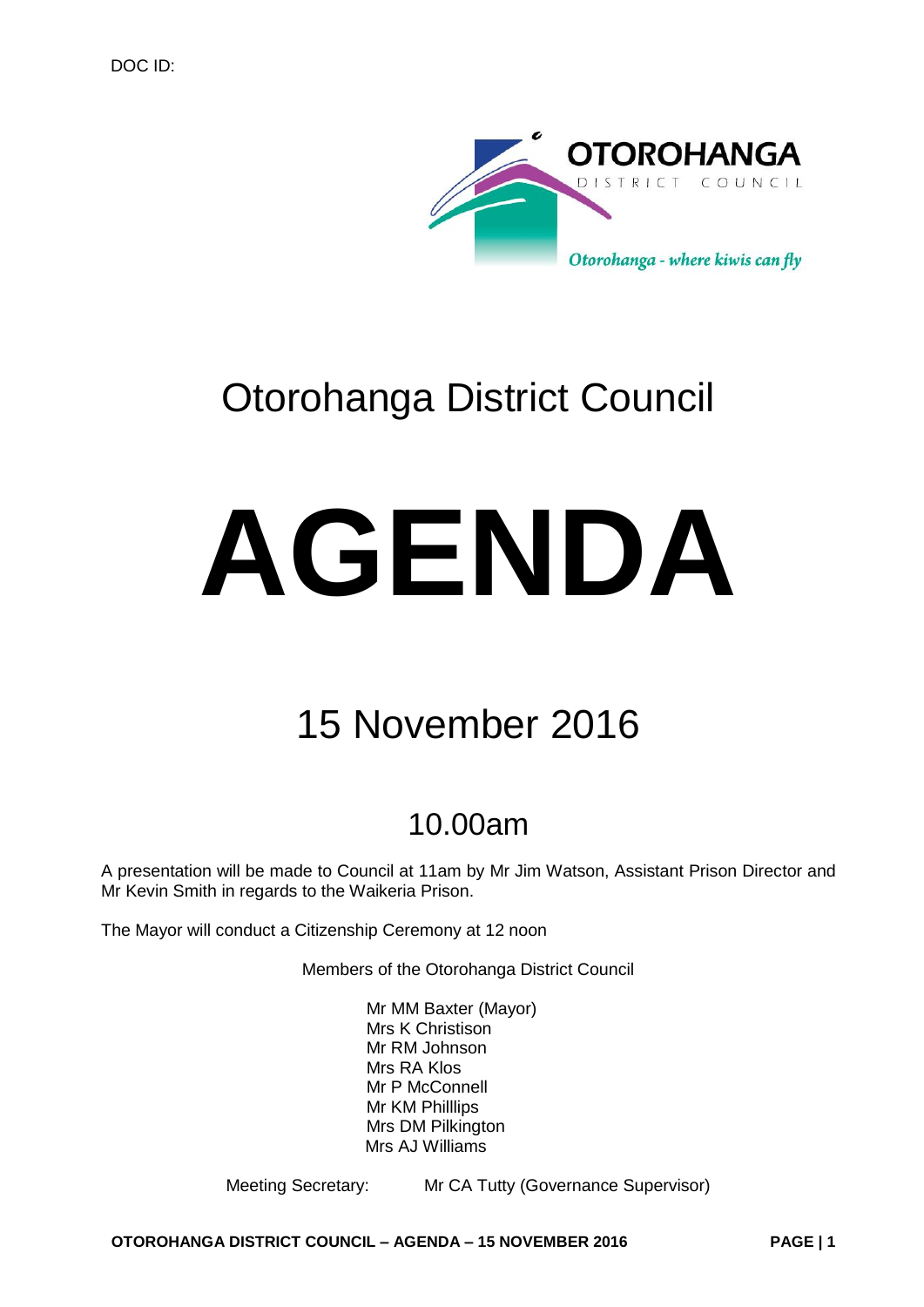# **OTOROHANGA DISTRICT COUNCIL**

15 NOVEMBER 2016

Notice is hereby given that the Ordinary meeting of the Otorohanga District Council will be held in the Council Chambers, 17 Maniapoto Street, Otorohanga on 15 November 2016 commencing at 10am.

#### **8 November 2016**

# **DC Clibbery CHIEF EXECUTIVE**

# **AGENDA**

# **ORDER OF BUSINESS:**

| <b>ITEM</b>             | <b>PRECIS</b>                                                                                                                                                          | <b>PAGE</b> |
|-------------------------|------------------------------------------------------------------------------------------------------------------------------------------------------------------------|-------------|
| <b>PRESENT</b>          |                                                                                                                                                                        | 3           |
| IN ATTENDANCE           |                                                                                                                                                                        | 3           |
| <b>APOLOGIES</b>        |                                                                                                                                                                        | 3           |
| <b>OPENING PRAYER</b>   |                                                                                                                                                                        | 3           |
|                         | <b>ITEMS TO BE CONSIDERED IN GENERAL BUSINESS</b>                                                                                                                      | 3           |
|                         | CONFIRMATION OF MINUTES - Otorohanga District Council -18 October 2016<br>- Otorohanga Community Board - 20 October 2016<br>- Kawhia Community Board - 21 October 2016 | 3           |
| DECLARATION OF INTEREST |                                                                                                                                                                        | 3           |
| <b>REPORTS</b>          |                                                                                                                                                                        |             |
| ITEM 15                 | ENVIRONMENTAL HEALTH OFFICER/LIQUOR LICENSING INSPECTOR'S<br>REPORT FOR JULY - SEPTEMBER 2016                                                                          | 3           |
| ITEM 16                 | ROUTINE ENGINEERING REPORT AUGUST TO OCTOBER 2016                                                                                                                      | 6           |
| ITEM 17                 | CARRYOVERS 2015/16/17                                                                                                                                                  | 14          |
| <b>ITEM 18</b>          | OTOROHANGA DISTRICT DEVELOPMENT BOARD ANNUAL REPORT                                                                                                                    | 16          |
| ITEM 19                 | CIVIL DEFENCE EMERGENCY PLANNING REPORT FOR JULY TO<br>SEPTEMBER 2016                                                                                                  | 20          |
| ITEM 20                 | CIVIL DEFENCE AND EMERGENCY MANAGEMENT PRESENTATION                                                                                                                    | 23          |
| ITEM <sub>21</sub>      | MATTERS REFERRED FROM 20 SEPTEMBER 2016                                                                                                                                | 24          |

| <b>GENERAL</b>                      |  |
|-------------------------------------|--|
| <b>MOTION TO EXCLUDE THE PUBLIC</b> |  |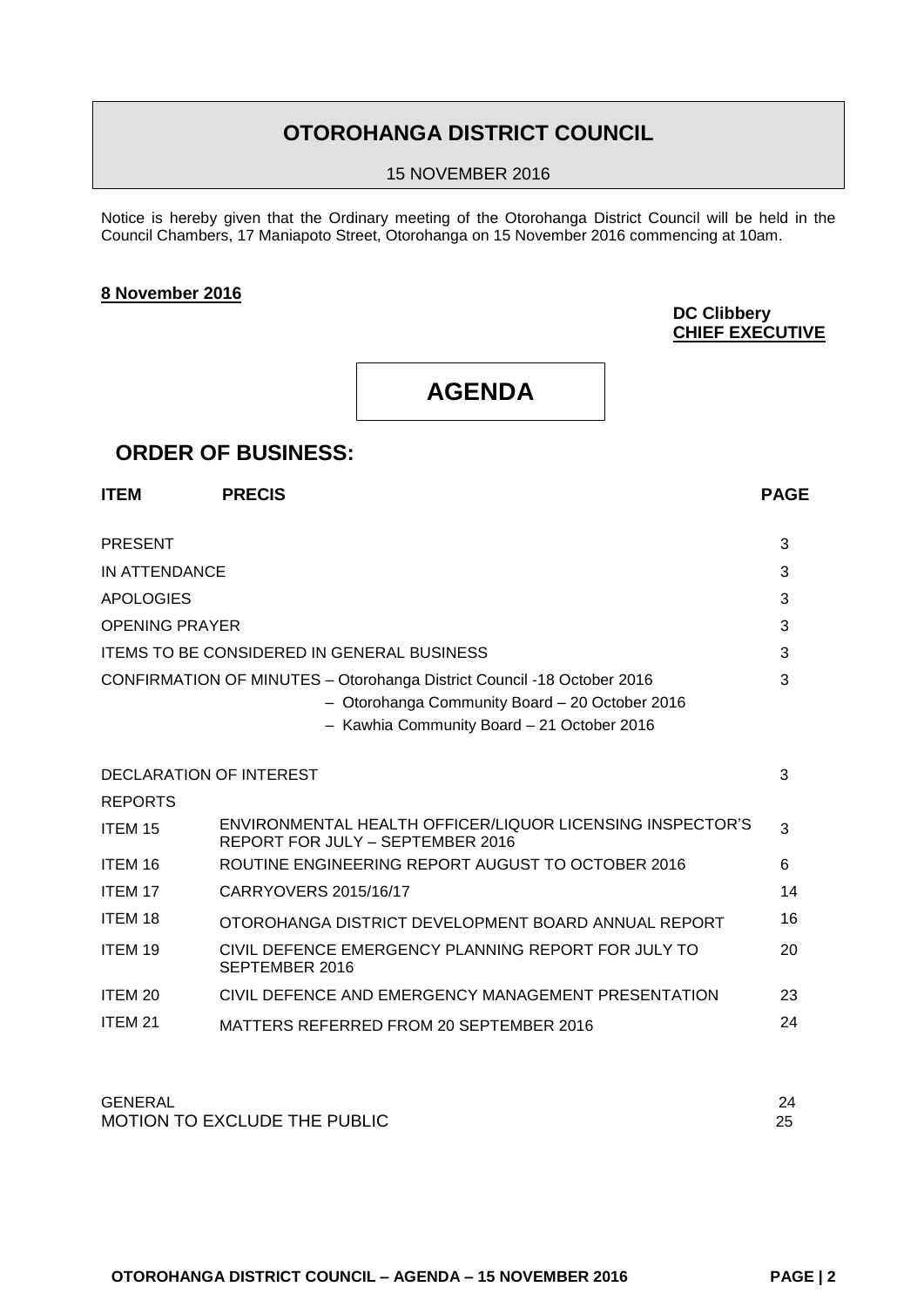# **PRESENT**

**IN ATTENDANCE**

**APOLOGIES**

**OPENING PRAYER**

# **ITEMS TO BE CONSIDERED IN GENERAL BUSINESS**

- **CONFIRMATION OF MINUTES** Otorohanga District Council -18 October 2016
	- Otorohanga Community Board 20 October 2016
	- Kawhia Community Board 21 October 2016

# **DECLARATION OF INTEREST**

# **REPORTS**

| <b>ITEM 15</b> | <b>ENVIRONMENTAL HEALTH OFFICER/LIQUOR LICENSING INSPECTOR'S</b><br><b>REPORT FOR JULY- SEPTEMBER 2016</b> |
|----------------|------------------------------------------------------------------------------------------------------------|
| To:            | His Worship the Mayor and Councillors<br><b>Otorohanga District Council</b>                                |
| From:          | <b>Environmental Health Officer / Licensing Inspector</b>                                                  |
| Date:          | 15 November 2016                                                                                           |

# **Relevant Community Outcomes**

- The Otorohanga District is a safe place to live
- Ensure services and facilities meet the needs of the Community
- Promote the local economy and opportunities for sustainable economic development
- Manage the natural and physical environment in a sustainable manner

#### **Executive Summary**

The Environmental Health Officer and Licensing Inspector's report for the period July to September 2016.

#### **Staff Recommendation**

It is recommended that:

The Environmental Health Officer and Licensing Inspector's report for July to September 2016 be received.

#### **Report Discussion**

# **Sale and Supply of Alcohol Act 2012**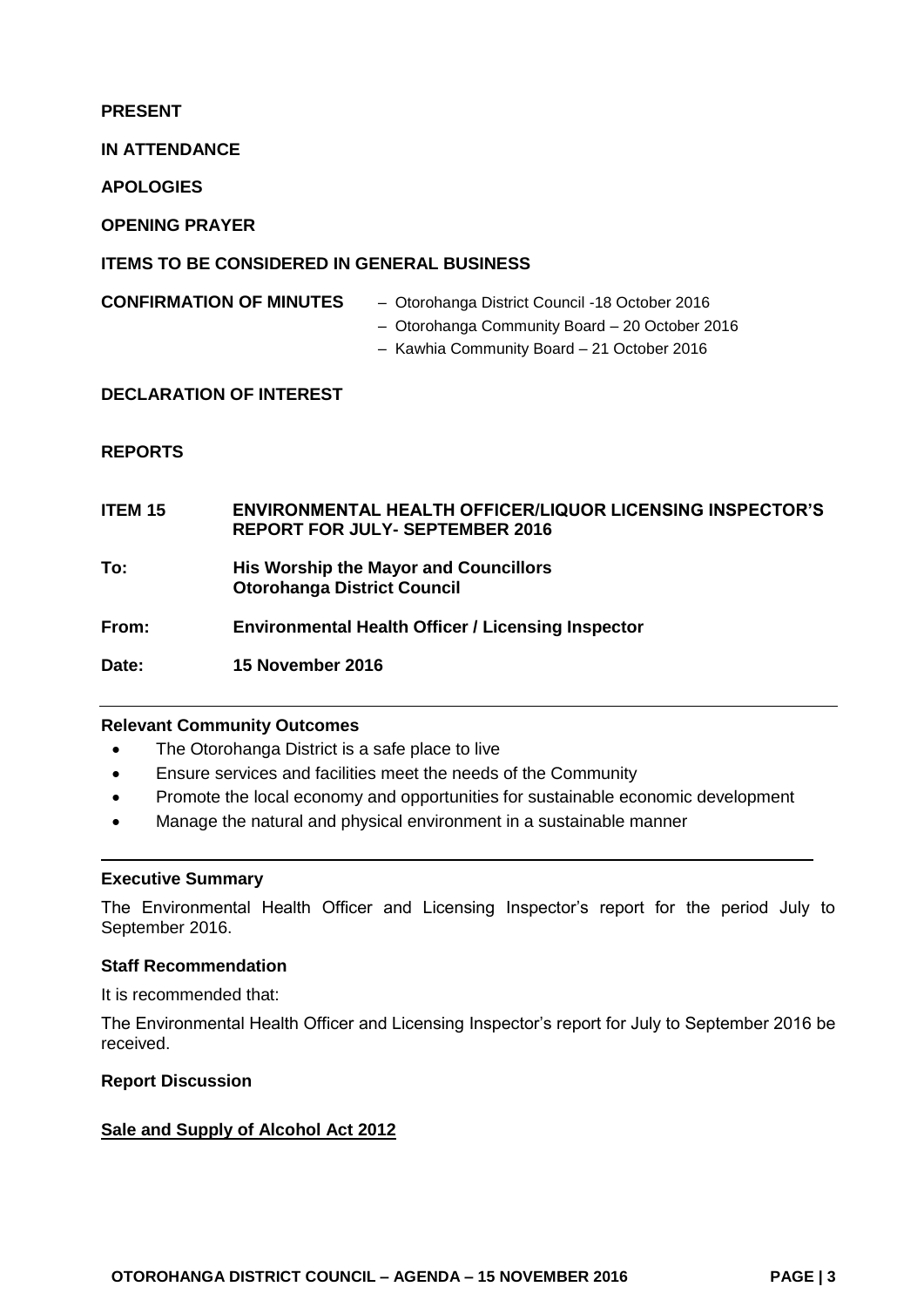The Otorohanga District Local Alcohol Policy (LAP) became effective on 22 August 2016. When the Sale and Supply of Alcohol Act 2012 was enacted it permitted territorial authorities to develop a local alcohol policy for their district provided it met its object.

*"The sale, supply and consumption of alcohol should be undertaken safely and responsibly; and the harm caused by the excessive or inappropriate consumption of alcohol should be minimised.'*

The Act defines what policies can be included, matters a local authority must have regard to and cannot be more restrictive than the relevant district plan. The LAP is intended to set a clear framework to all applications and to assist the Otorohanga District Licensing Committee in their determinations.

The LAP has been applied to all applications since this date and is available on Otorohanga District Council's website for referral.

A quarterly collaboration meeting took place between Otorohanga District Council, Waitomo District Council, NZ Police, NZ Fire and Waikato District Health Board on 24 August 2016 at Te Kuiti Hospital.

This meeting satisfies the requirements of s.295 Sale and Supply of Alcohol Act 2012 under which agencies have a duty to collaborate. Discussions included issues around enforcement, clarification of requirements and interpretation of the Act. Neither the police nor the health board raised any concerns regarding licenced premises operating in the Otorohanga District.

On 12 August 2016 a midnight inspection of all licensed premises in the CBD was undertaken by the Otorohanga police and myself to determine compliance with the license conditions. There were no issues found at this time.

There have been no complaints this quarter regarding alcohol licensed premises.

# **Liquor Licensing Statistics**

| On Licences               | <b>New</b>             |         |   |
|---------------------------|------------------------|---------|---|
| <b>Off Licences</b>       | Renewals<br>New        |         |   |
|                           | Renewals               |         |   |
| <b>Club Licences</b>      | New                    |         |   |
| Managers certificates     | Renewals<br><b>New</b> | O       | 3 |
| Special licences          | Renewals               | 5<br>14 |   |
| <b>Temporary Licences</b> |                        |         |   |

# **The Food Act 2014**

The new Food Act 2014 came into effect on 1 March 2016. It is risk based and will depend on the function of the operator as to where the fit into the regime.

The fundamental difference is that the operator must maintain through record keeping demonstrating they are compliant.

All operators in the district will be transitioned to the new requirements by 2019.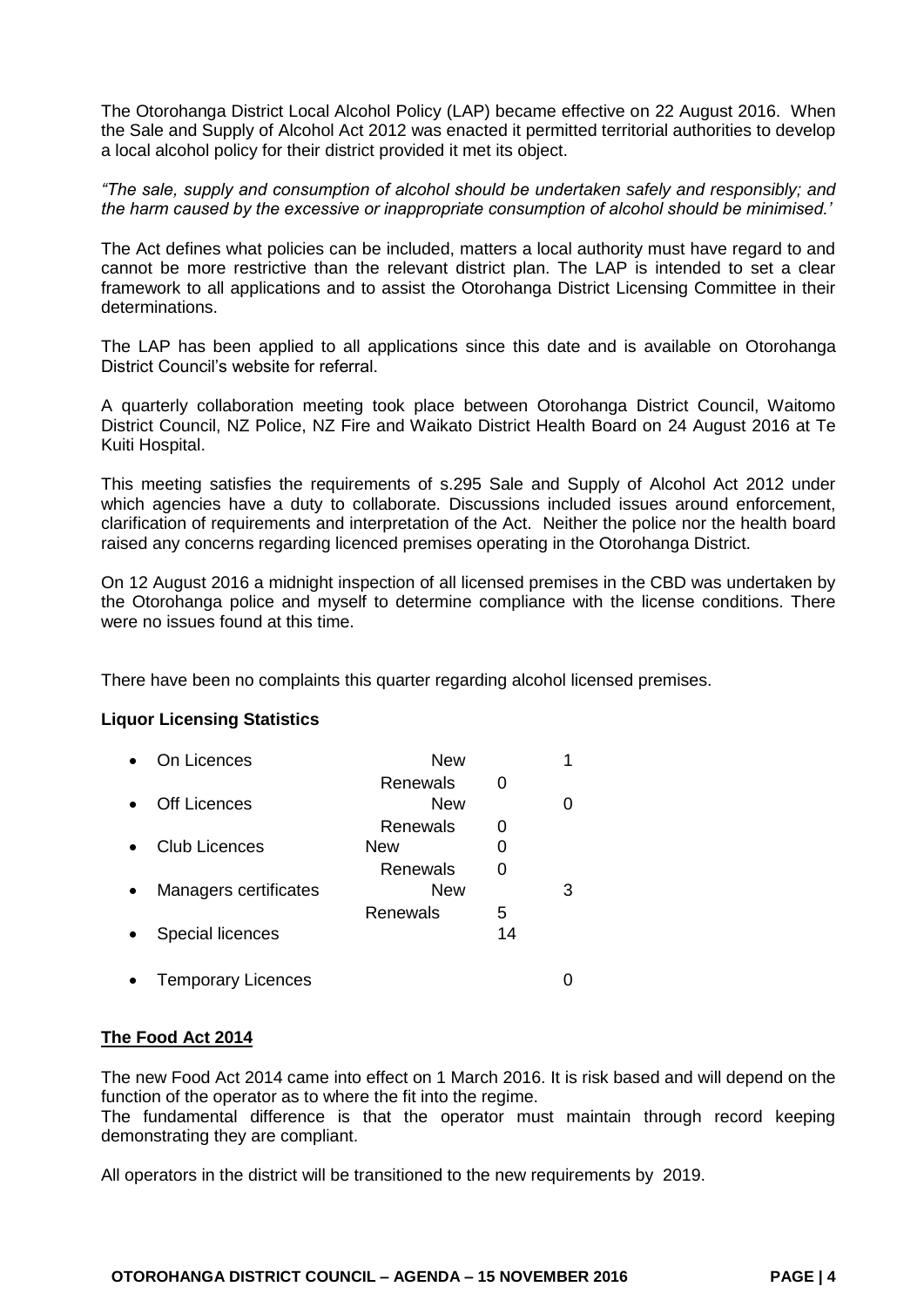The first types of business to transition are food operators with on-licences and early education centres that serve meals.

The majority of these businesses have made contact and have registered their food control plans with the council. Other business types can remain under the Food Hygiene Regulations 1974 until it is their time to transition. Copies of the plans are provided at the time of application.

There were two complaints received this quarter regarding cleanliness issues around equipment provided at two cafes. One café replaced while the other thoroughly cleaned the equipment in question.

#### **Resource Management Act 2016**

All noise complaints undertaken by First Direct and Otorohanga District Council's noise control officer are reviewed and where there appears to be recidivist behaviour a graduated response follows. Letters to two premises has been sent advising them about the effect of noise and how to be a good neighbour. To date both have reacted positively. There has been no equipment seizure this quarter.

#### **The Health Act 1956**

A section 27 abatement notice was served on a business who, despite requests by the complainant and notification by me, continually caused a smoke nuisance to a neighbouring dwelling. There has been no reported breeches of the notice to date.

May Femander

**Mary Fernandez ENVIRONMENTAL HEALTH OFFICER / LICENSING INSPECTOR**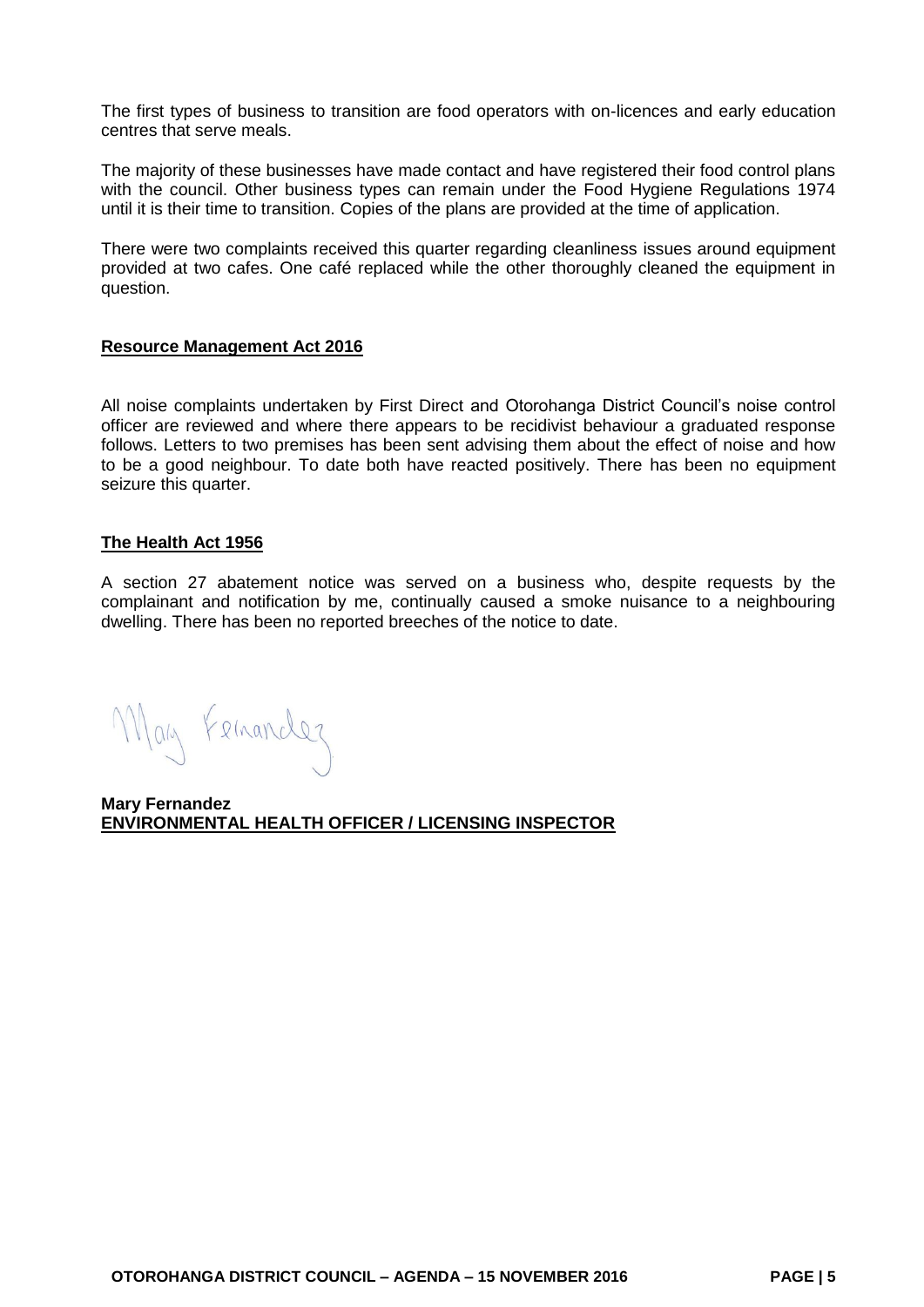# **ITEM 16 ROUTINE ENGINEERING REPORT AUGUST TO OCTOBER 2016**

**To: His Worship the Mayor & Councillors Otorohanga District Council**

**From: Engineering Manager**

**Date: 15 November 2016**

#### **Relevant Community Outcomes**

- The Otorohanga District is a safe place to live
- Ensure services and facilities meet the needs of the Community

#### **Executive Summary**

This is a routine report on engineer matters for the period August to October 2016.

#### **Staff Recommendation**

It is recommended that report be received.

#### **Report Discussion**

# **ROADING**

#### **Contract 963 - Roads Maintenance (Inframax Construction)**

Considering the amount of rain in the last three months, roads in general are in a very good condition. Unsealed roads have performed well through this winter, with very few pot holes or failures. Maintenance grading has been undertaken on some roads but again, we have to be conscious of the weather to avoid turning roads into a sea of mud.

Some failures appeared on Kaimango Road (prior to the Clubman Rally) which have been patched. This road will, over the next few months, be subject to heavy logging traffic as the block of pines at route position 9500 are to be logged starting in December – January.

The three roads treated with KOBM back in July have produced some interesting data. All three sites were tested on a weekly basis following the treatment for the first six weeks and since then we have tested on a monthly basis.

With the two weeks of rain in July, totally some 217mm, our treated area's lost so much strength it appeared as though we might lose the effect of the treatment. But once the weather improved all three sections hardened up well. They have not reached the same strength as the road outside of the treated areas as yet but we are anticipating that they will this summer. It has also been interesting to note that the road outside of the treated areas also reduces in strength with the wet weather, by around 30%. The number of surface corrugations on these sections of road is significantly less than would have previously been experienced so all indications are that the KOBM trial has been a success and further stretches of road subject to corrugations will be treated shortly.

Over the last three months we have had a major focus on culvert inlets and outlets, as well as roadside drainage and shoulder work. This work will alleviate problems with water laying in water tables and drains causing road pavements to become saturated and leading to seal failures. There has also been a focus on spraying of roadside drainage channels and drains to achieve the same result. There have been a few problem culverts around in need of clearing due to the amount and intensity of the rain we've been having causing them to block up.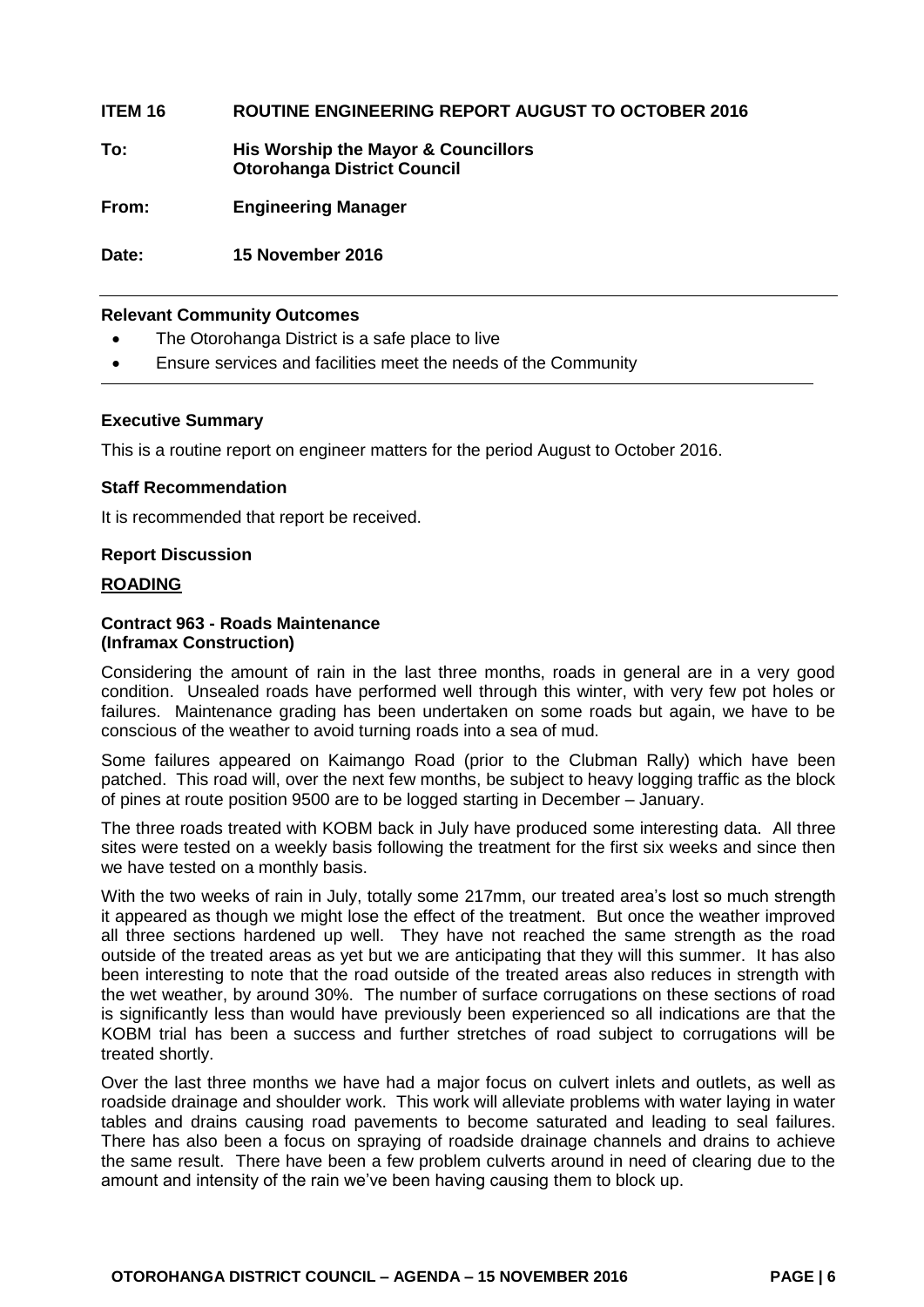Problem trees have been removed from Puketawai, Old Te Kuiti, Waitomo Valley, Tahaia, Hewer and Bush Roads. These have predominantly been Black Wattle and Macrocarpra growing on road side batters and banks, which tend to become unstable as the trees grow older and bigger.

Roadside mowing for the season began on 16 October. The first round will, as usual, be a normal cut as per our specification and the second round will be a heavy cut, as we have done in the last two years.

# **Contract 977 - Hydroseeding**

#### **(Evergreen Contracting)**

All construction and maintenance slip sites were sprayed in April, and all sites are looking good. Maintenance spray that was scheduled for late September is yet to be undertaken. We are in contact with the Contractor to get this work done.

#### **Contract 981 - Pavement Marking (Road Runner Markers)**

The annual road marking programme is due to start November, apart from  $2<sup>nd</sup>$  coat and reseal areas. These will be remarked following resurfacing.

# **Contract 982 - Street Lighting**

# **(The Lines Company)**

Contract is up to date and progressing without issues.

# **Contract 1007 – Area Wide Pavement Treatment**

# **(Inframax Construction)**

There are three sites this season for this Contract, with Harbour Road construction having been completed. Waipapa Road widening and Rangiatea Road rehabilitation are under construction, but being delayed due to weather.

#### **Contract 1016 - 2 nd Coat and Reseals 15/16 (Higgins Construction)**

This Contract has been extended for the 2016-17 season with Higgins Construction, and will commence within the next few weeks (weather permitting). Most pre-reseal works was carried out earlier in the year and there are only minor items that require addressing prior to resurfacing, predominantly due to deterioration due to the weather.

#### **Contract 1028 - Unsealed Roads Metalling 2016 – 2019 (Inframax Construction)**

All works on the first separable portion of this Contract has been completed.

All roads in this first portion were all serviced from Rakaunui quarry, due to their Coastal locations. We have had to request a second test of the metal as the first test fell outside our specification. An inspection was undertaken in October and all roads are in good condition.

# **PROJECT AND DESIGN**

# **C1002 – Ouruwhero Road Sealed Smoothing RP 4.46 to 6.21**

This Contract is completed. In some small areas of pavement where there is water ingress in the basecourse, water can be seen on the road. This will be addressed with the planned additional seal coat scheduled to take place before Christmas.

Pinnacles Civil Engineers from Paeroa undertook a post construction safety audit of the site to satisfy the requirements of NZTA and to ensure our design procedures are robust. It was extremely pleasing that they commended our designer for his thought and design process and our local road design philosophy. Pinnacles Civil found no safety issues that had not been addressed or considered. The Projects team believe this is an excellent result and are proud of this feedback.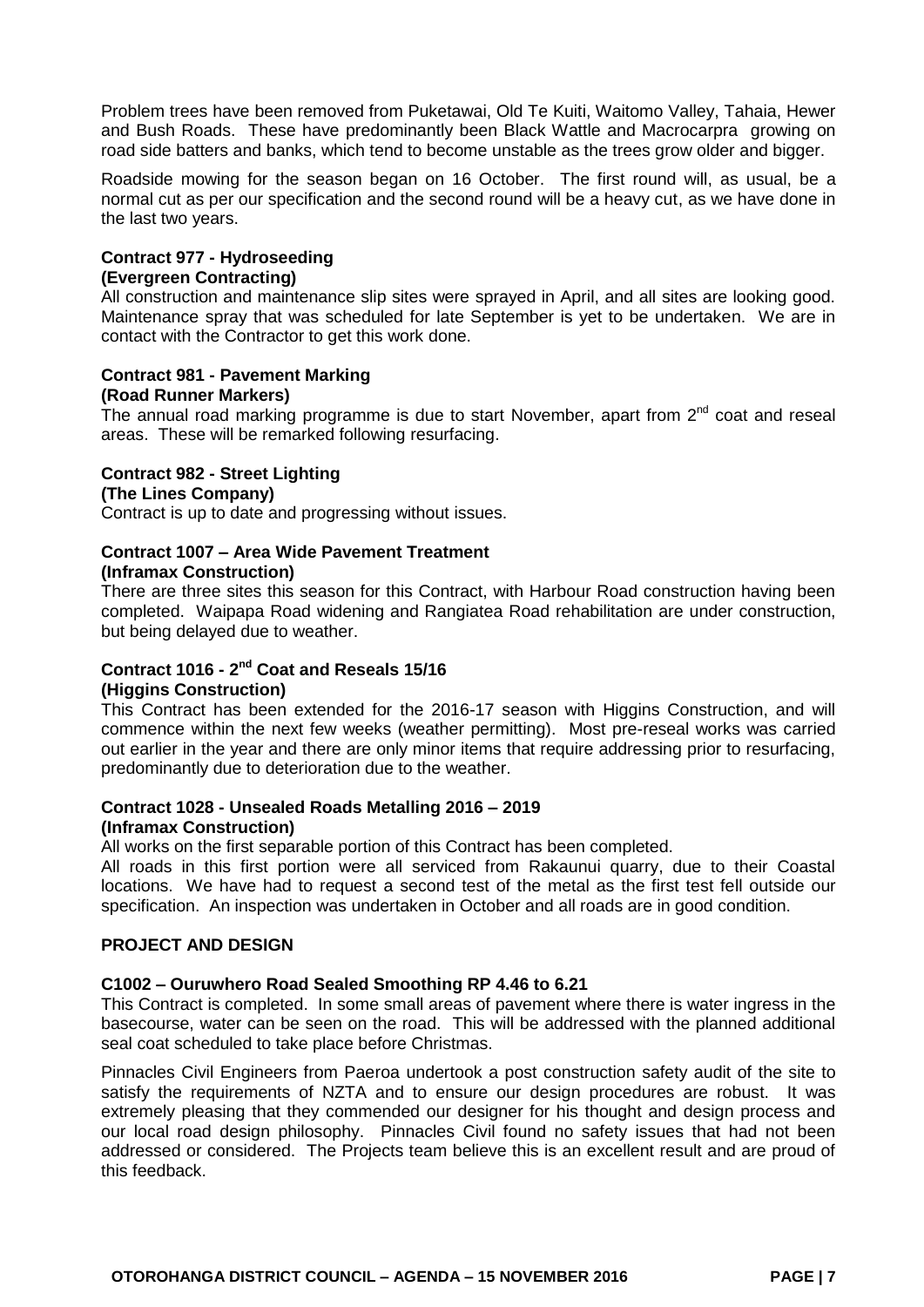# **C1010 – Ouruwhero Road Sealed Smoothing RP 7.88 to 9.68 (Inframax Construction)**

This Contract has been tendered and awarded to Inframax Construction Limited for the tendered sum of \$988,115.46. Two tenders were received for this Contract, the other tender being from Base Civil Construction for \$1,158,318.60. Several reasons have been entertained as to why we only received two tenders for what we consider a large job. These are mainly around the fact that Swap Quarry has the market for available aggregate tied up and several Contractors are busy with other work including the State Highway improvements.

Consultation for the project has been completed and compensation agreements reached with all landowners, with no financial outlay for any land required. Inframax Construction will employ local specialist Contractors Pumpn (who currently undertake work for the water services team) to undertake the required works to the Tihiroa Rural Water Supply scheme and reservoir which shall be completed before Christmas. Construction works on the road will commence after the Christmas break. A four week road closure will be employed in the interests of road user and Contractor Health and Safety, and to allow the Contract timeline and hence cost to be reduced.

Pinnacles Civil Engineers from Paeroa have undertaken a pre-construction audit of the site to satisfy the requirements of NZTA and to ensure our design procedures are robust. Again they found no safety issues that had not already been addressed or considered.

# **C1038 – Mangawhero Bridge Strengthening and Upgrade**

This Contract is for Mangawhero Bridge Strengthening to be classified as a Class 1 Bridge by the installation of four new beams, a waterblast and paint.

The Contract was tendered via Tenderlink and advertised in the local Waitomo News, however no tenders were received.

The continuation of this project is yet undetermined but the current thinking of the Roading Manager is to re-tender the work next year.

# **ROADING AND PROJECTS BUDGET/ACTUALS**

Overall the roading budget for the year is on track although there will be some under and over spends dictated by the need to forecast in three year blocks for NZTA funding and the fluid nature of work required caused by weather conditions. (So far this year has been very wet). Once again it looks like re-sealing with be under budget with less work than forecasted required due in the main part to improved data and hence life of seal calculations being produced. Drainage works will be over budget due to lots of rain and a strong focus being placed on ensuring that we look after our roads by keeping as much water as possible out of the layer works. It is likely that this cost will be more than recovered from a lower spend on pavement maintenance and pre-reseal repairs.

#### **WATER SERVICES**

# **C1032 - Kahorekau Reservoir Upgrade**

#### **(Applied Engineering Ltd / Tasman Tanks Ltd)**

A Contract has been let to Applied Engineering Limited to undertake site and slab construction works for the foundation of a new 400m<sup>3</sup> reservoir at Kahorekau on the Arohena Rural Water Supply Scheme. The new reservoir will be supplied by Tasman Tanks Ltd. The total construction budget is \$160,000 Applied Engineering will complete their portion of the works before Christmas and the new tank will be installed in February.

All legal matters, building consents and designation issues have now been resolved.

#### **C1039 - Otorohanga Reservoir Upgrade**

A Contract for design and build of a further 400m<sup>3</sup> reservoir to be located on Mountain View Road is currently being prepared and is expected to go to tender soon. It is anticipated that by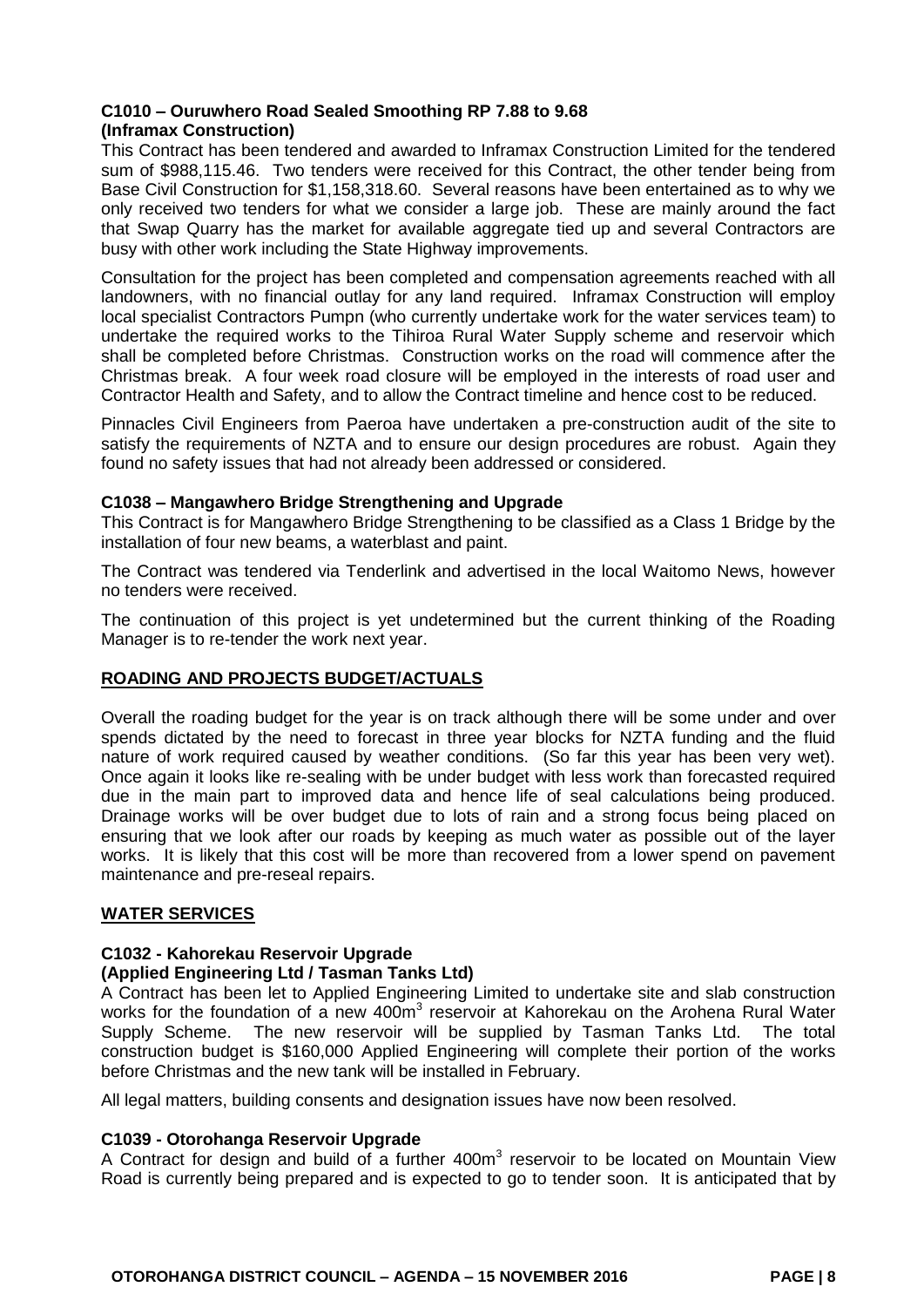combining the design and build aspects of the project that prices will be more competitive and different alternatives of steel reservoir tank can be considered with corresponding foundation designs.

This method also means the Contractor will provide all professional services and employ their own Registered Engineer for signing off on Producer Statements for the project, hence removing some of the risk from Council and completing the project more quickly.

#### **C1041 - Flood Damage Repairs 2016/17**

A design and Contract is currently being prepared to undertake flood damage repairs on several sites in the District including the following:

- Honikiwi Road RP 1.85 Several dropouts and road realignment
- Kaimango Road RP 9.03 Dropout
- Hauturu Road RP 0.42 Historic pavement slump
- Hauturu Road RP 11.00 Stream erosion.

Once designed an estimate of the works will be considered for tendering the Contract.

#### **Otorohanga Flood Protection Stopbanks**

An invitation is currently being prepared to remedy the bull holes and stock tracking on the Stopbanks adjacent to the Waipa River. A small but necessary amount of work to be funded by the Waikato Regional Council account.

#### **WATER AND COMMUNITY SERVICES**

#### **Kawhia Community Water Supply**

No capital works to report on for this reporting period.

Daily operational maintenance ongoing and undertaken in conjunction with reactive repair works. UV treatment continues to require regular maintenance work relating to high iron content of water.

Services must during the 2016/17 financial year build a secure ladder and gantry to protect operators working on the clarifier as identified by health and safety audits.

#### **Ministry of Health**

For this quarter nothing to report.

The budget for Kawhia is on track for this financial year.

#### **Arohena Rural Water Supply**

Huirimu Replaced the sand media in the sand filter - \$5,000.

Kahorekau

Reservoir upgrade as reported by Project and Design Engineer.

**Taupaki** 

5mm wedge intake wire screen has been installed for \$1,500, as per resource consent requirements.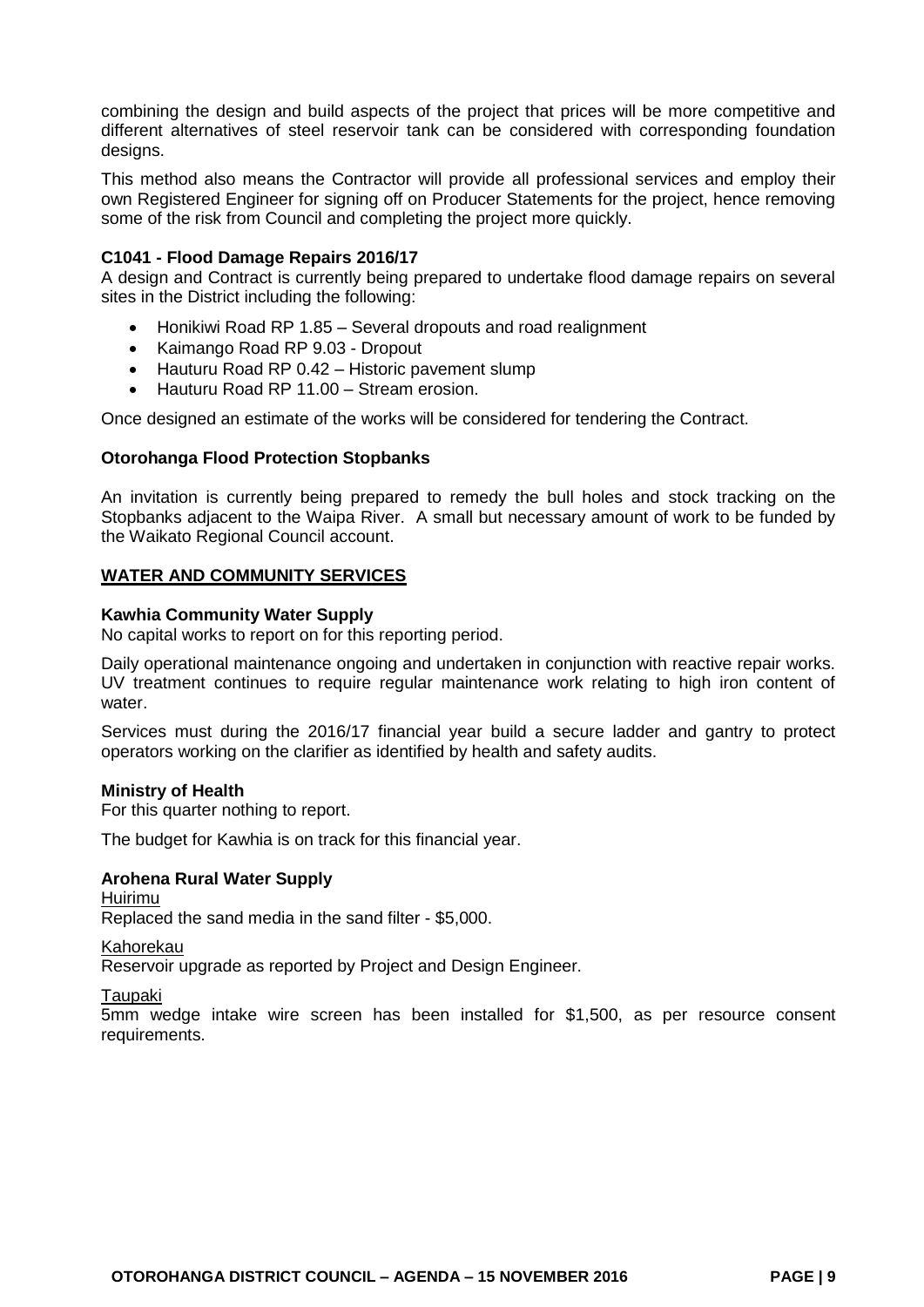#### Resource Consents

On 31 August 2016 the Waikato Regional Council issued a combined Huirimu, Kahorekau and Taupaki resource consent (i) water take and (ii) discharge water, into one contiguous resource consent, Arohena. Furthermore the Arohena resource consent will have just two components (i) water take and (ii) discharge permit. A 35 year resource consent was granted which expires 31 August 2051.

#### Ministry of Health Legislation on Water Quality

Services Staff are trialling UV units at various locations at the point of delivery and have engaged UV specialist Nigel Anderson to carry out asset verification on all 3 water take reticulation networks. Thus far Nigel has completed asset verification and an accompanying report for Huirimu and Taupaki at a cost of \$5,000. Right now Nigel is working through the Kahorekau reticulation network asset verification

There are no other matters to raise relating to compliance.

#### Budget/Actuals

The budget for Kawhia is on track for this financial year.

#### **Ranginui Rural Water Supply**

No capital works to report for this period.

#### Resource Consents

For this quarter, Services is preparing an application for presentation to the Waikato Regional Council to increase the instantaneous rate from the existing allowable limit of 10L/S to 15L/S. The consultation period closed on the 28 October 2016.

# Ministry of Health

For this quarter nothing to report

#### Budget/Actuals

A summary review of the ledger for this end of the financial year does not reveal any areas of concern.

#### **Tihiroa Rural Water Supply**

No capital works were completed in this reporting period as per directive from the Committee. Daily operational maintenance ongoing and undertaken in conjunction with reactive repair works.

#### Resource Consents

For this quarter, nothing to report.

#### Ministry of Health Compliance

For this quarter, nothing to report.

#### Budget/Actuals

A summary review of the ledger for this end of the financial year does not reveal any areas of concern.

#### **Otorohanga/Waipa Water Supply/Plant**

#### C1021 – Otorohanga Water Meter Installation

Recently Services set about undertaking an asset verification of all unmetered commercial businesses within the town site. To date there is approximately 100 commercial properties within the town site without meters, plus approximately 40 residential that were not captured during the earlier water meter town site roll out.

Right now it is expected that the asset verified of commercial properties will offer the path of least resistance and therefore Council will set about seeking expressions of interests from local contractors for the procurement of meters, manifolds and boxes and installation works.

The residential properties that were just too difficult in the initial metering roll out are subject to a more tactical approach. The actual cost of the meter and associated fixtures and labour is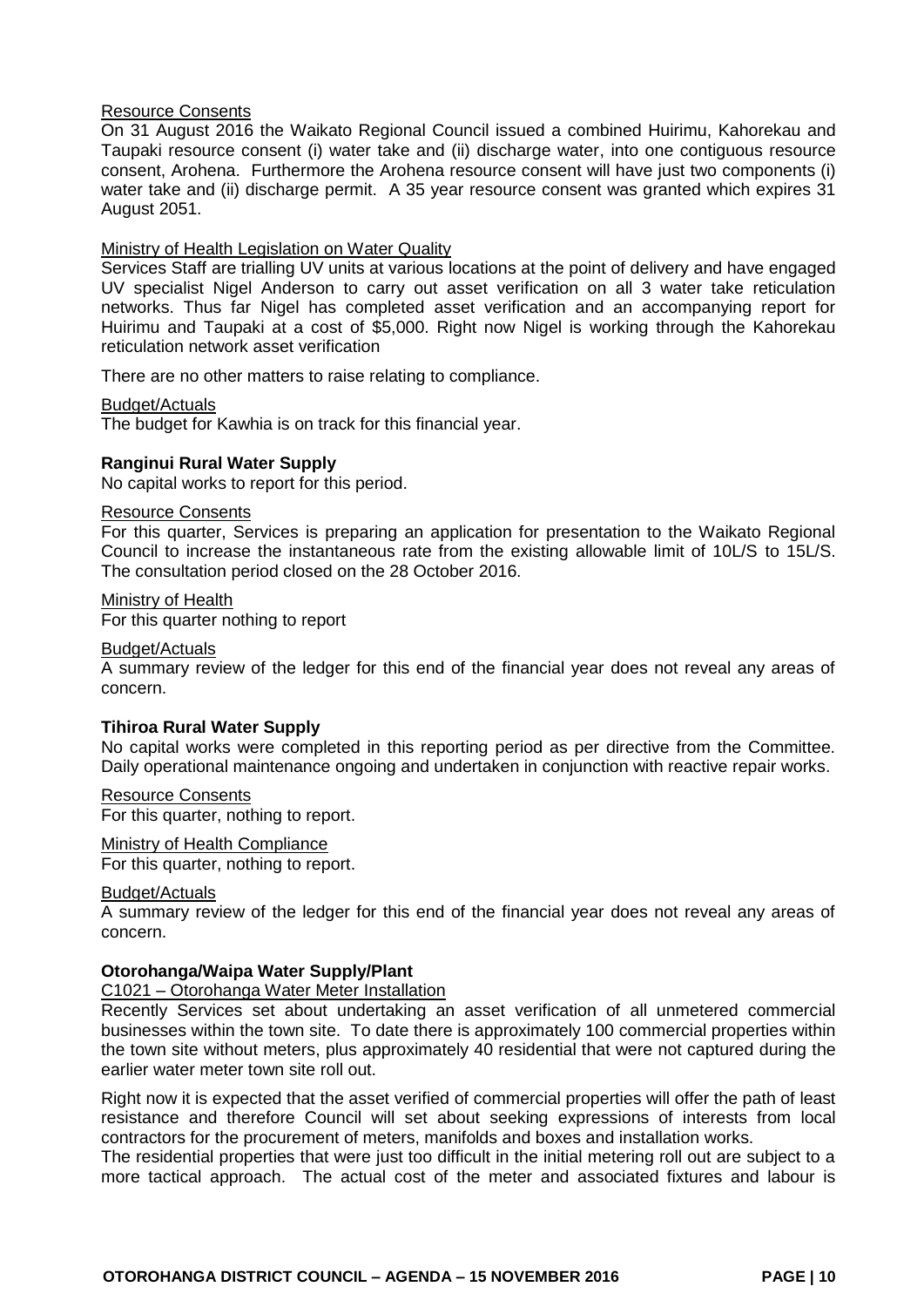relatively small, the *cost is in the time* used to locate the toby and subsequent matching to residences. The current philosophy is to fit the meter when a lateral is located rather than return and then cause more disruption to the property owners. For the better part, the residential meters will require assistance/co-operation from property owners.

A geotechnical report recently undertaken to gauge the suitability of two sites that could potentially accommodate additional water reservoir storage (i) Thompson Avenue and (ii) Mountain View Road water reservoir sites, essentially supported the Mountain View Road water reservoir site as being the most suitable.

The report established that both sites had soil with adequate bearing capacity to carry additional water storage. Thompson Avenue was mainly ruled out on account of lack of usable space (steeply sloping site) to accommodate a 400m<sup>3</sup> tank of similar configuration to that proposed for Kahorekau. See the updated report as to the progress of the Mountain View Road additional reservoir storage in the Project and Design Engineer section of this report.

A local contractor constructed a lean-to that accommodates the Council owned digger BC 160116 insitu at the water treatment plant for \$6,348 project is completed. This budget was carried over from last year's capital works.

A sand filter scouring pump was replaced by local contractor Pumpn for \$12,000 GST included.

Contact tank weirs were cleaned for \$2,000 GST included.

A replacement turbidity meter was installed at the clear well tank for \$2,500.

Resource Consents For this quarter, nothing to report.

Ministry of Health Compliance For this quarter, nothing to report.

#### Budget/Actuals

A summary review of the ledger for this end of the financial year does not reveal any areas of concern.

#### **Otorohanga Sewerage Treatment**

Screw press replaced \$16,500 + GST (Budgeted item)

Non-capital project works:

- Main North Road sewer pump station , replaced bearing impeller and mechanical seal of submersible \$13,754
- Te Kawa Pump station, replaced mechanical seal and motor bearing of Grundfos pump \$2,236
- Te Kawa pump station, replaced mechanical seal and motor bearing of Flyght pump \$3,119
- Otewa pump station, replaced oil for both pumps \$105; and
- Cedric Smith pump station, replaced mechanical seal and oil \$1,629

# Emergency Works

Recently Services repaired a blown sewer rising main 100m north of the Main North Road sewer station total cost approximately \$16,000. The high cost was due to the need to bypass the sewerage line while the repair was being undertaken, the depth of the pipe, in excess of four meters, and the traffic management requirement for the adjacent State Highway (Main North Road). It is believed that the damage to the 200mm PVC main in question either occurred during transport of the pipe section to the trench or during the construction phase years earlier.

#### Resource Consents

For this quarter, preliminary sampling for TP in the new renovated wetland has revealed that the slag filter employed to reduce phosphorus loading has reduced TP by half, in essence Services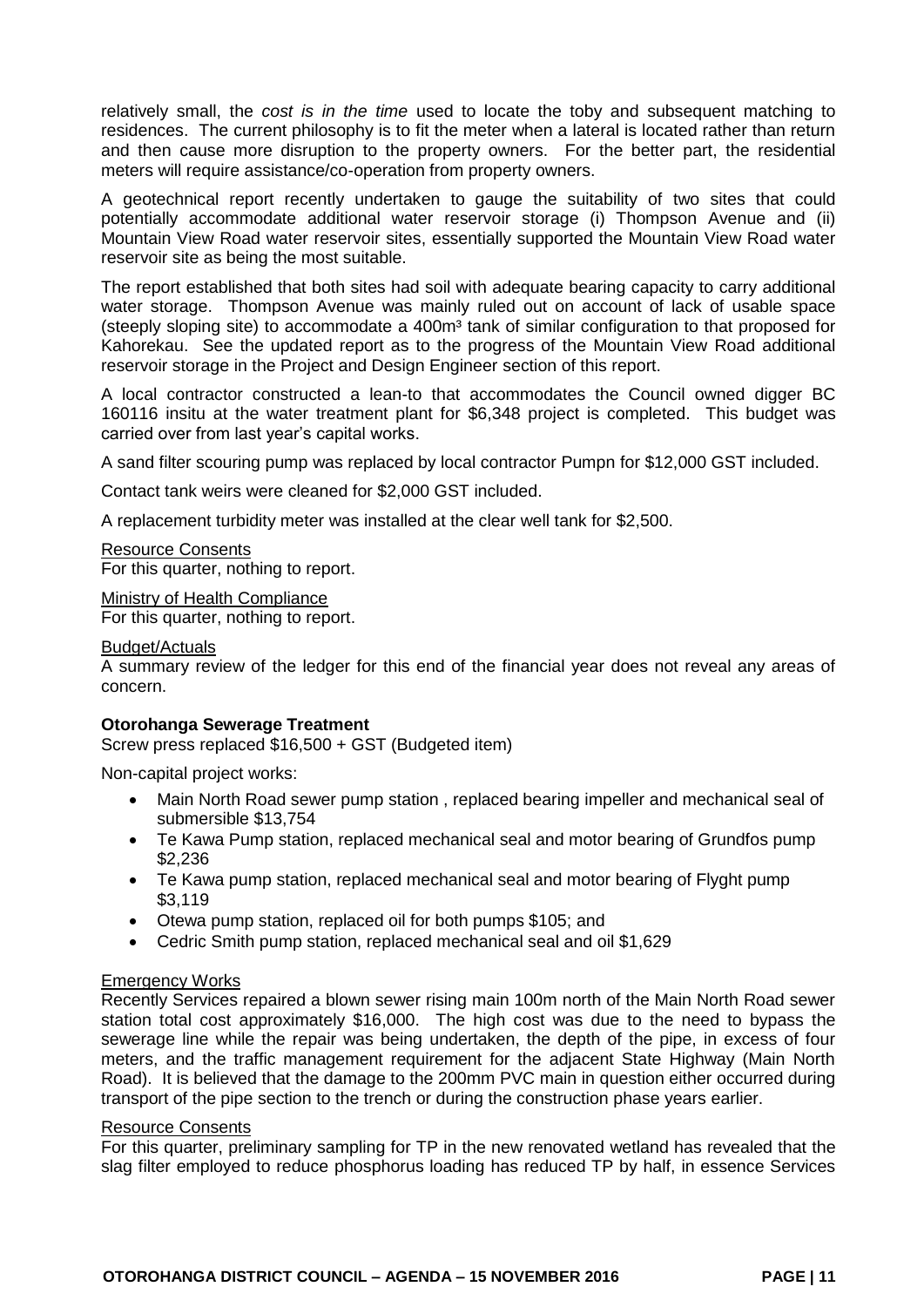is on track to meet the new 2017 nutrient loading agreed on in 2012. Still early days, more testing and sampling to monitor the wetlands performance will continue.

David McKinley, Services Manager and Ricardo Tubilla met with Trisha Simonson, from the Waikato Regional Council on 31 October 2016 to undertake a thorough walk through of the sewerage treatment facility to satisfy the resource consent condition.

Quintessentially; Trisha was happy with the health of the wetlands and commented on the chirping frogs

#### Budget/Actuals

A summary review of the ledger for this end of the financial year shows that the maintenance budget for the year has been well exceeded, by approximately \$15,000 (subject to final invoicing for the Main North Road repair) due to the work detailed above.

The capital cost budget for the replacement of the screw press and step-screen will also be exceeded by some \$16,000. The reason for this being that these are custom manufactured items and the budget estimates proved to be too low being derived from the escalated cost of the original items.

All of the budget overruns are for work essential to operation of the sewer reticulation and plant and as such are not "discretionary spends".

Every effort will be made to recover the maintenance cost overruns from other efficiencies over the balance of the year however if other emergency works occur, further cost will have to be incurred to complete the work.

#### **Otorohanga Community Stormwater Drainage/Flood protection**

No Capital Works has been undertaken for the quarter gone.

Mair Street and Otewa Road Flood Station pipes are now the focus of Services over the weeks as part of the Capital Works program along with health and safety improvements detailed below.

#### Resource Consents

For this quarter, Russell Powell, Waikato Regional Council and Nigel Mather Senior Land Water Quality Consultant for 4Sight Consulting have, with the assistance of Manga Roach Working Foreman, undertaken the inaugural annual safety compliance audit of the flood pump station sites in Otorohanga. The safety audit in general will replace the previous structural safety audit carried out by the Waikato Regional Council in years gone by.

In completing the safety audit 4Sight Consulting returned to the Waikato Regional Council a report highlighting required tasks and adjustments needed at each flood station site to mitigate safety risk. Russell has since forwarded to the David McKinley, Services Manager, the same report explaining that the tasks in the report should be carried out post haste.

It is understood that health and safety improvements to capital assets are explicitly included within the current Service Level Agreement and are part and parcel of maintaining the 'asset' to meet current/future requirements.

Grant Blackie, Waipa Zone Manager for Waikato Regional Council, in responding to a cost recovery inquiry stated the following: It's not so much 'grant assistance' we are providing but provision of rates \$ we collect for a specified purpose in maintenance/renewal of ODC flood of management assets."

In the meantime Mark Lewis, Community Development Officer, Robyn Hodges, Health and Safety Advisor, are rolling out a works plan to mitigate all risk matters identified in the 4Sight Consulting report, approximate cost \$40,000

#### Budgets/Actuals

A summary review of the ledger for this end of the financial year does not reveal any areas of concern.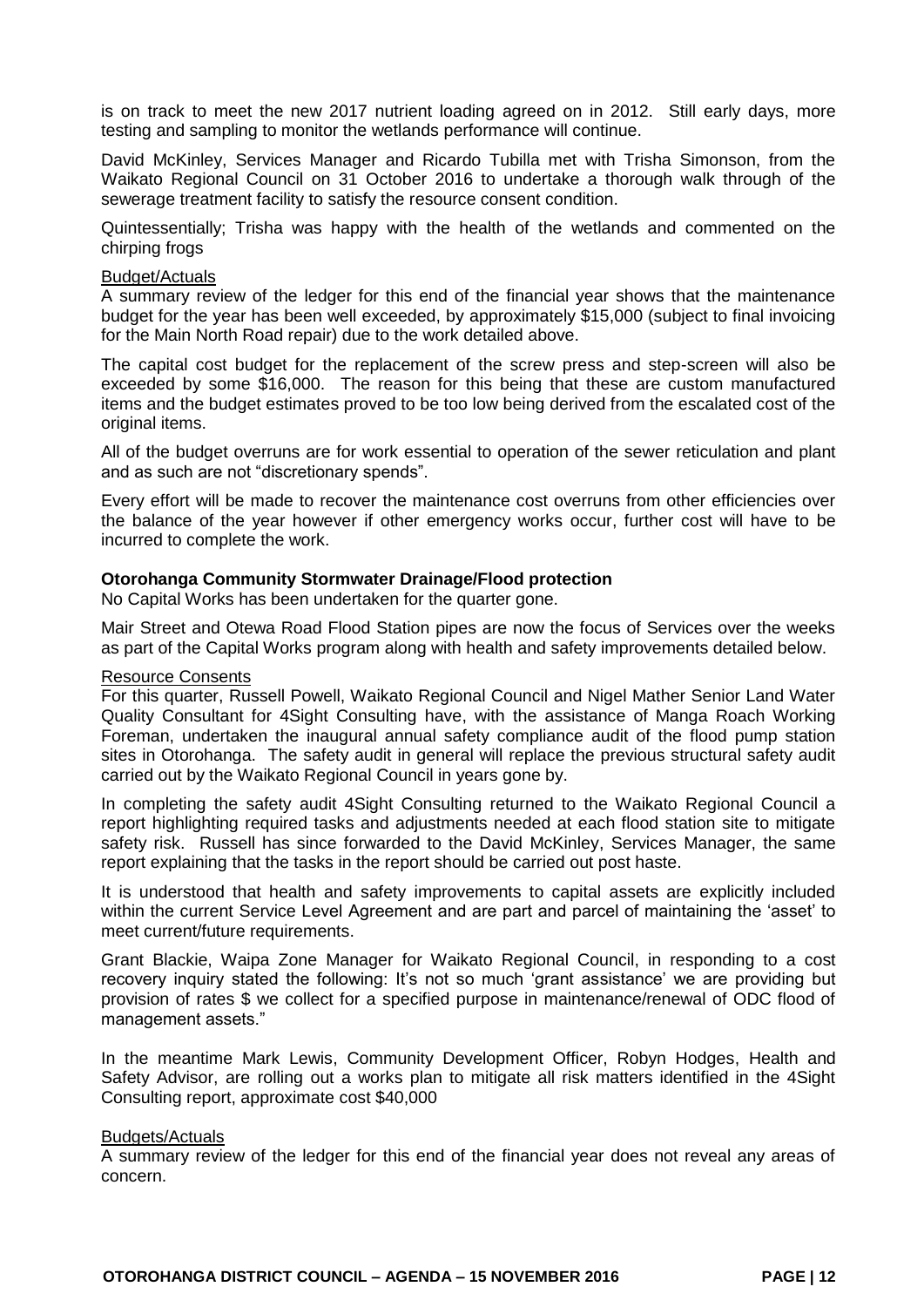# **OTOROHANGA COMMUNITY PARKS & RESERVES**

#### **Lake Huiputea Wetlands**

The associated costs with this project is ongoing and will carry over into the 2016/17 financial period for final completion.

**Otorohanga Community Public Conveniences** Nothing to report.

**Council Administration Building** Nothing to report.

**Otorohanga Swimming Pool/Gym**  New heat exchanger on order for \$2,635.00 plus installation.

#### **Otorohanga Cemetery**

Nothing to report.

**Otorohanga Community Housing for the Elderly**  Nothing to report.

**Kawhia Cemetery**  Nothing to report.

**Kawhia Harbour**  Nothing to report.

**Kawhia Medical Centre**  Nothing to report.

**Kawhia Housing for the Elderly** Nothing to report.

**Kawhia Wharf** Dangerous rail tracks removed from wharf by Bay Under Water Services - \$3,600 + GST

**Refuse & Recycling** Nothing to report.

#### **Budget/Actuals**

A summary review of the ledger for all the cost centres managed by the Community Facilities Officer for this financial year does not reveal any areas of concern.

Roger Brady **ENGINEERING MANAGER**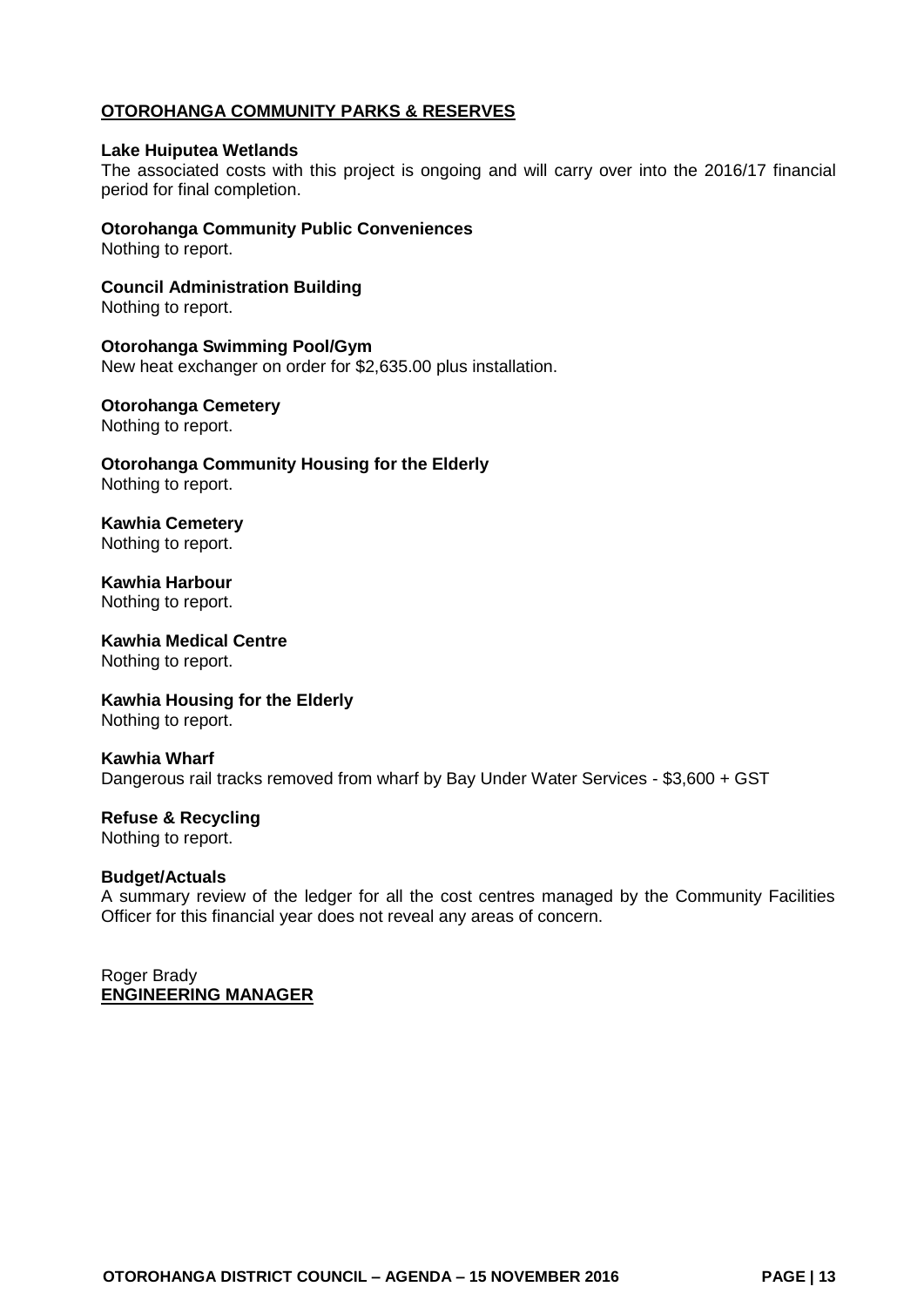# **ITEM 17 CARRYOVERS 2015/16/17**

**To: His Worship the Mayor & Councillors Otorohanga District Council** 

**From: District Accountant**

**Date: 15 November 2016**

# **Relevant Community Outcomes**

- Ensure services and facilities meet the needs of the Community
- Manage the natural and physical environment in a sustainable manner

#### **Executive Summary**

A list of the capital carryovers identified from the 2015/16 financial year for consideration and approval by Council.

#### **Staff Recommendation**

It is recommended:

That Council adopts the carryovers as listed.

# **Report Discussion**

With the completion of the financial year ended 30 June 2016, the following carryovers of capital funding are proposed from that financial year into the current year.

|                                                          | 2015/16<br>budget | Amount<br>spent to 30 | <b>Proposed</b><br>carry<br>over | <b>Funding</b><br><b>Method</b> |                                                                                          |
|----------------------------------------------------------|-------------------|-----------------------|----------------------------------|---------------------------------|------------------------------------------------------------------------------------------|
| <b>Item</b>                                              | allocation        | <b>June 2016</b>      | amount                           |                                 | Reason                                                                                   |
| Arohena RWS-<br>Additional<br>Reservoir                  | 150,000           |                       | 150,000                          | Cash<br>surplus                 | Work not yet completed, to<br>be completed in the<br>2016/17 year                        |
| Tihiroa RWS –<br>Repair pipeline over<br>the road bridge | 9,000             |                       | 9,000                            | Cash<br>surplus                 | Committee withholding<br>capital works as long as<br>possible ("Sweating the<br>assets") |
| Tihiroa RWS - filter<br>refurbishment                    | 52,000            |                       | 52,000                           | Loan<br>raising                 | Committee withholding<br>capital works as long as<br>possible ("Sweating the<br>assets") |
| Tihiroa RWS –<br><b>Flushing valves</b>                  | 5,000             |                       | 5,000                            | Loan<br>raising                 | Committee withholding<br>capital works as long as<br>possible ("Sweating the<br>assets") |
| Tihiroa RWS -<br>Sand filter renewals                    | 11,200            |                       | 11,200                           | Cash<br>surplus                 | Committee withholding<br>capital works as long as<br>possible ("Sweating the<br>assets") |
| Tihiroa RWS -<br>Pump renewals                           | 45,000            |                       | 45,000                           | Loan<br>raising                 | Committee withholding<br>capital works as long as<br>possible ("Sweating the<br>assets") |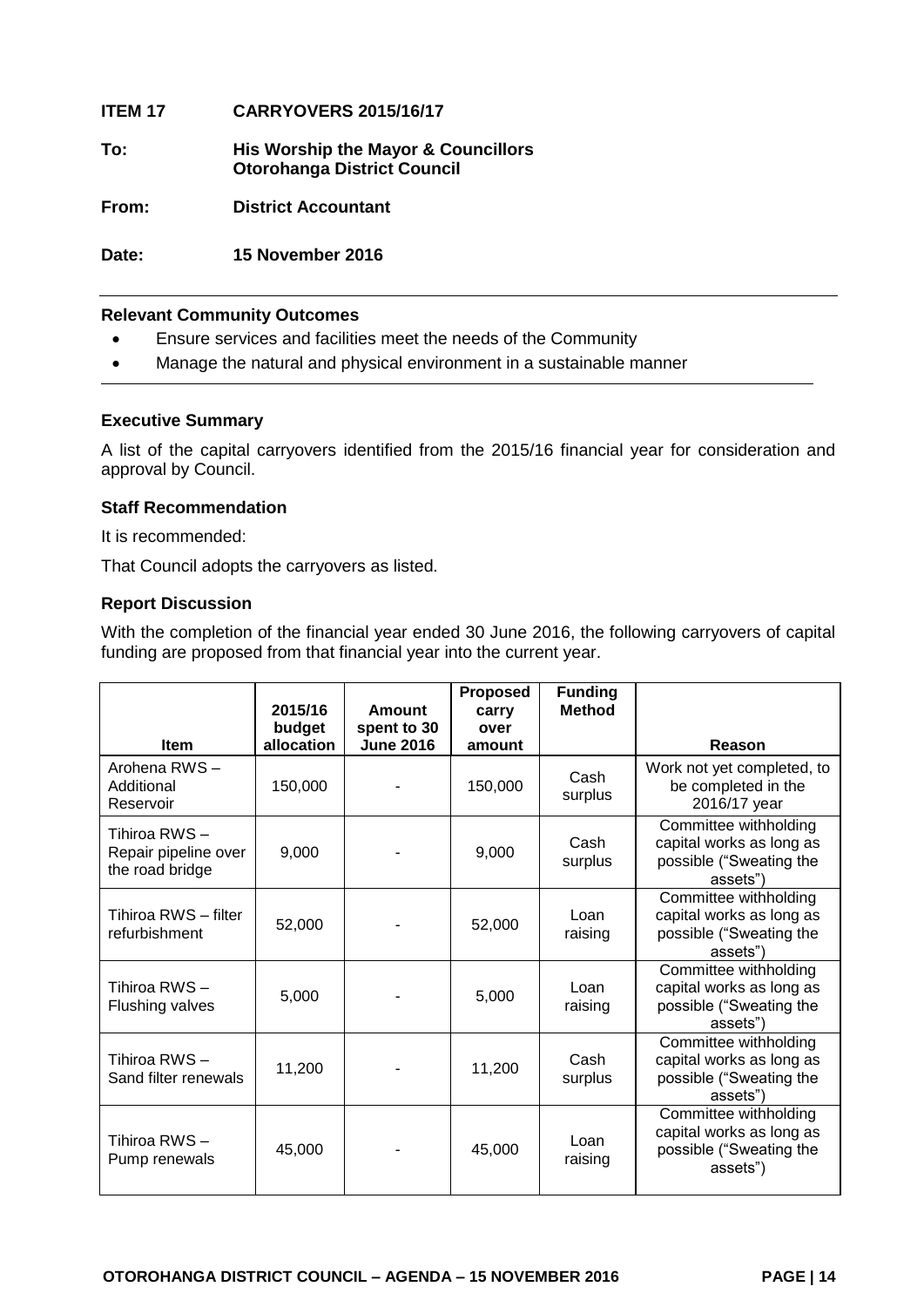| Tihiroa RWS-<br><b>Electrical Renewals</b>            | 15,000  |        | 15,000  | Cash<br>surplus | Committee withholding<br>capital works as long as<br>possible ("Sweating the<br>assets")                                                 |
|-------------------------------------------------------|---------|--------|---------|-----------------|------------------------------------------------------------------------------------------------------------------------------------------|
| Waipa RWS-<br>Pipeline renewal                        | 16,000  |        | 16,000  | Water<br>income | Work not yet completed, to<br>be completed in the<br>2016/17 year                                                                        |
| Oto Flood<br>Protection -<br>Inlet/Outlet<br>renewals | 51,000  |        | 51,000  | Cash<br>surplus | Inclement weather led to<br>work not being started, has<br>commenced in 2016/17<br>year                                                  |
| Roading - Harbour<br>Road                             | 156,868 |        | 156,868 | Cash<br>surplus | Due to poor weather<br>suspended until 2016/17<br>summer                                                                                 |
| IT Equipment -<br>Website<br>development              | 10,000  |        | 10,000  | Cash<br>surplus | Scoping work commenced,<br>however improvement<br>work not commenced prior<br>to year-end, to be<br>completed 2016/17 year               |
| IT Equipment -<br>Aerial Photography                  | 15,000  | 1,659  | 13,000  | Cash<br>surplus | Major photography works<br>not completed in 2015/16,<br>planned from LASS to<br>complete in 2016/17                                      |
| IT Equipment -<br><b>Computer Software</b>            | 30,000  | 4,150  | 25,000  | Cash<br>surplus | Improvements to software<br>expected to be released<br>not available prior to year-<br>end, to carry over to<br>purchase in 2016/17 year |
| IT Equipment -<br>Computer<br>Hardware                | 80,000  | 38,489 | 30,000  | Cash<br>surplus | New server purchased,<br>however not installed prior<br>to end of 2015/16 financial<br>year, included in work in<br>progress.            |

# **B O'Callaghan DISTRICT ACCOUNTANT**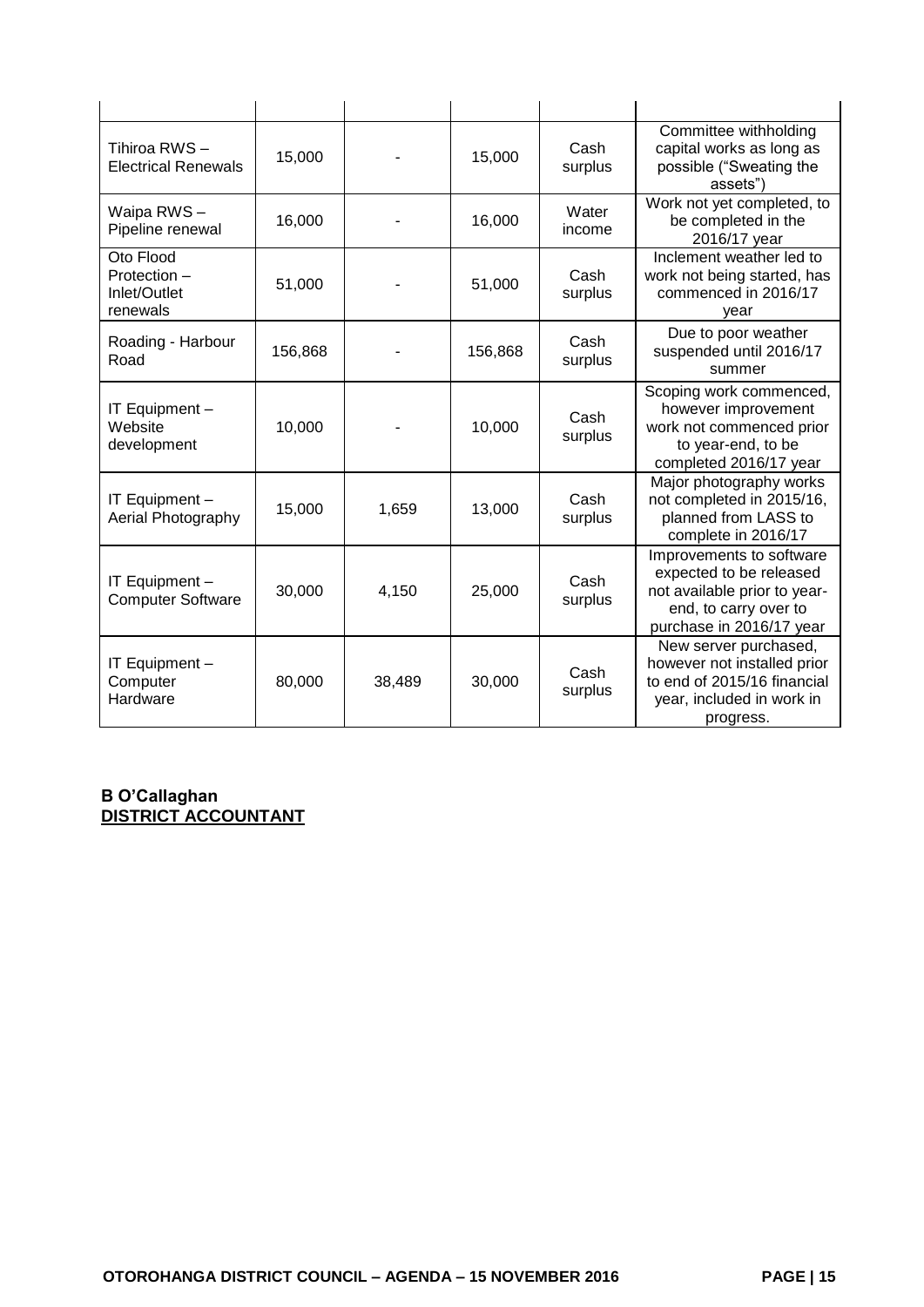# **ITEM 18 OTOROHANGA DISTRICT DEVELOPMENT BOARD ANNUAL REPORT**

**To: His Worship the Mayor & Councillors Otorohanga District Council** 

**From: Ex Chair – Otorohanga District Development Board** 

**Date: 15 November 2016**

#### **Relevant Community Outcomes**

Promote the local economy and opportunities for sustainable economic development

#### **Summary**

The Annual Report of the Otorohanga District Development Board is presented highlighting the achievements of the this Board within the District.

#### **Staff Recommendation**

It is recommended:

That the report is received.

#### **Report Discussion**

ODDB Chairperson's Annual Report - AGM - October 26, 2016

Welcome to my annual [and final] report as Chairperson of the Otorohanga District Development Board.

#### **MEMBERSHIP**

Over the past few months, the Board has received the resignations of co-opted member Dianne Porter, and long serving member Andrew Giltrap. At this stage, the Board has decided not to appoint new members until such time as the new structure and direction have been clearly defined.

Long serving Board secretary Marie Greggains resigned at the beginning of 2016 due to family commitments and since then, this role has been very ably performed by the I Site manager, Teresa Ferguson.

# **OTOROHANGA I-SITE / KAWHIA INFORMATION CENTRE**

The manager of the i-Site will present her annual report separately, but I would like to take the opportunity to again congratulate her and her team on receiving another excellent Qualmark assessment, endorsement being achieved through meeting 100% of the set criteria. The i-Site continues to be run by ODDB very cost effectively and efficiently when compared with other i-Sites in the Rural/Small Town category. Visitor numbers are up considerably on last year.

Kawhia Information Centre is tracking along well with the usual seasonal variation in visitor numbers. Staffing at the centre has stabilised after long time Information officer Barbara Inia retired due to ill health earlier this year. The position is now being jointly filled by Museum Director, John Thompson and Linda Cole- Cantwell from Oparau. The Information Centre relies heavily on volunteers to man the centre at weekends and it is an opportune time to acknowledge and thank them for their contribution.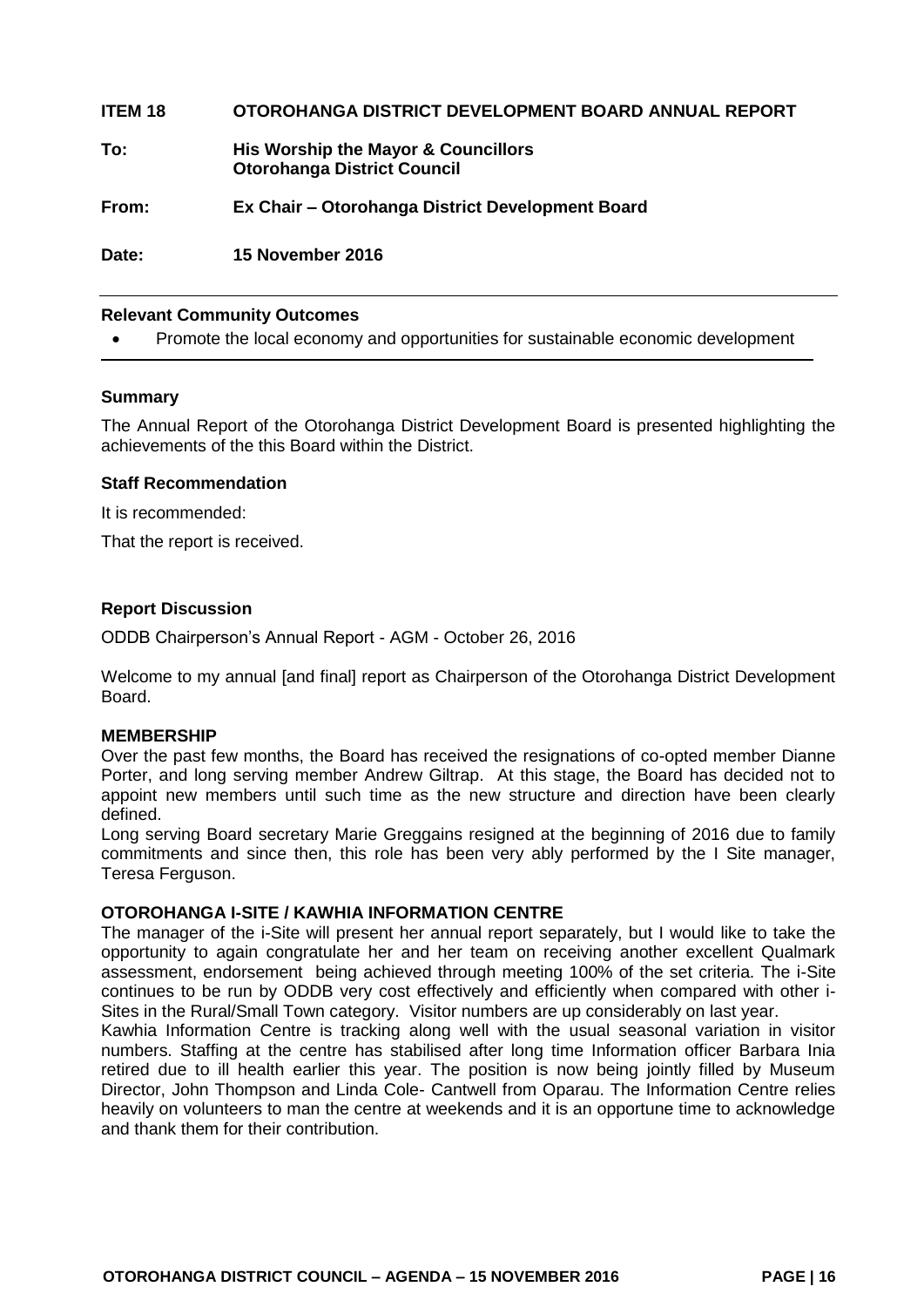# **YOUTH INITIATIVES**

Currently the Youth programmes are in a state of transition from the old model to the new. By mutual arrangement, the contract with Comet Training, [the contractor paid by ODDB to deliver Apprentice Support], was not extended as the parties could not reach an agreement with regard to accountability reporting. Since that time, a great deal of research has gone into measuring the success of the Apprentice Support programme and this has indicated we have achieved a higher completion rate compared to the national average. However, the length of time taken by our apprentices to achieve their qualifications is slightly longer than the national average. This has raised questions for the Board as to whether this is the most effective model going forward, or whether too much 'hand-holding' can be disadvantageous by decreasing the self- motivation of the apprentice. This said, the Board is still considering whether some form of support/supervised study sessions might be an option [an agenda item for the monthly meeting following the AGM.] The past 6 months have also seen a focus on creating a more sustainable funding model and a variety of options has been explored, including ITO and employer funded solutions. At present, many apprentices are still receiving a level of support from Comet Training, which is now contracting directly with some employers.

A new driver licensing programme partnership [ODC/WDC/NZTA] for youth 16 to 24 years is underway, albeit using a slightly different model from that piloted by ODDB at the end of 2015. Paul McConnell has just taken over as Chair of Wintec's Employers Engagement Group [EEG] following Andrew Giltrap's resignation.

At this point, I'd like to acknowledge and thank Andrew for his very significant contribution to Otorohanga's Youth Programmes from the outset, his leadership in this field and the considerable time, effort and energy he has put in over many years. Andrew has been a very valued contributor to ODDB in a much broader sense as well ….his business acumen, ideas and understanding of economic development will be sorely missed and we wish him well as he continues with his business endeavours in Otorohanga and elsewhere.

Thank you also to Kylie Mouat and Mayor Baxter for their considerable contribution to this very demanding portfolio.

**INCITE**<br>In September, this year, the ODDB organised another highly successful Incite event in collaboration with the OBA and the Otorohanga Best in Business Awards. A crowd of approximately 180 people enjoyed a great evening of entertainment, inspiration and fine dining, mc'd by TV and media journalist James McOnie. I'd like to especially thank Board Members Carolyn Christian and Kylie Mouat [also chair of OBA] for their superb organisation of the evening. I'd also like to acknowledge the Otorohanga Club for providing the venue, setting up and catering for this wonderful event. It is very pleasing to see the level of communication and collaboration between ODDB and the OBA and to receive such positive feedback afterwards.

#### **KAWHIA - KAI FESTIVAL / SPRING FLING**

Another very successful Kai Fest  $12<sup>th</sup>$  was held in February this vear, with visitor numbers around 5000. Congratulations to Marj Kaati and her committee of dedicated workers for organising another superb event showcasing beautiful Kawhia and its surrounds. This festival is now well established as a significant event in the district and wider region and this year received a grant from ODDB of \$4000 towards infrastructure needed to hold such an event and another \$1000 on receipt of a succession plan to help ensure the future of this event.

As I write this report, Kawhia's  $9<sup>th</sup>$  Spring Fling Art Fest is underway. This event showcases high quality art produced by artists from Kawhia and the wider community under the tutelage of Dr Carole Shepheard and for the last 2 years has included a stone carving symposium on the adjacent reserve. The ODDB made a small grant to assist the initial fest get off the ground and from which it has gone from strength to strength. It is now well established and is also another opportunity to showcase and promote Kawhia. My congratulations and thanks go to Carole and her team of very talented artists for their huge effort and dedication in organising this annual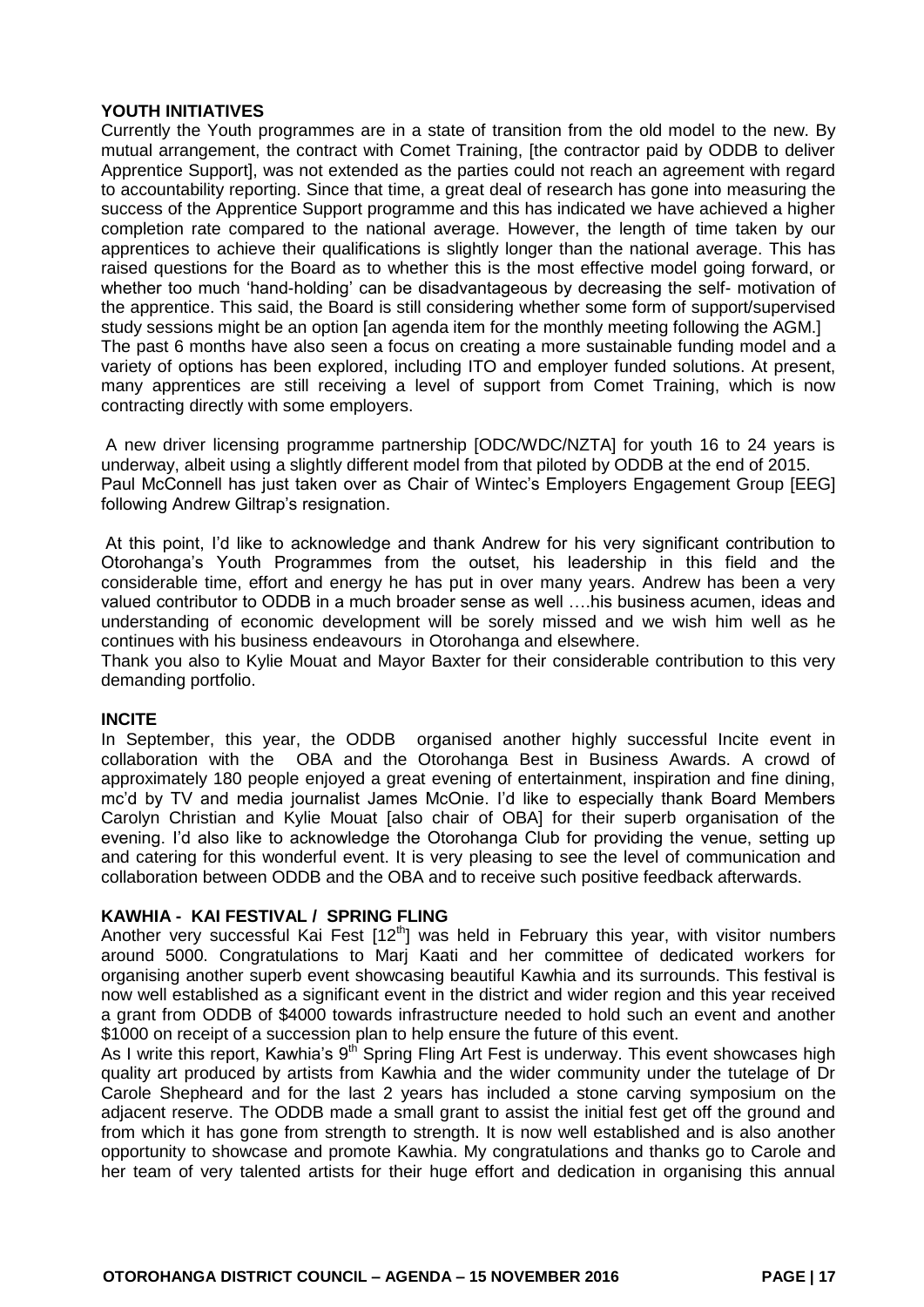Labour weekend event and its very significant contribution to the vibrancy and well -being of Kawhia.

HWT [Hamilton Waikato Tourism] product manager, Nicola Greenwell, has been out to Kawhia, hosted by KCB Chair Kit Jeffries, to see what tourism opportunities are on offer. Nicola has offered to host a community tourism workshop to assist operators and the community to promote their businesses and township. Depending on what comes out of such a workshop, the Board may be able to assist in some way, over and above the funds that ODC contributes to HWT.

#### **PROJECT KIWIANA**

PK's annual report will be presented and tabled separately, but I'd like to congratulate Marain Hurley and her enthusiastic committee on their recent project, the Wall of Fame, where the second instalment of stories has just been completed and they are now working on the final series. PK recently made a presentation to the Otorohanga Community Board regarding the Kiwiana Playground - I wish them well in their fundraising endeavors for this major project.

#### **WEBSITES / BROCHURES**

Board member, Liz Cowan is currently working with web designer Debra Stratford to redesign and update the [www.kiwianatown.co.nz](http://www.kiwianatown.co.nz/) website, which is also now fully mobile friendly. I understand that it will soon be going live and will include a revised and refreshed Kiwiana Quiz sheet. [These quiz sheets are widely used by schools on their educational visits to Otorohanga] The website actively promotes Kiwiana school visits. I would like to acknowledge and thank Liz for her dedication and effort in achieving a very high standard in this field and encourage you to visit both this and [www.otorohanga.co.nz](http://www.otorohanga.co.nz/) [which was redesigned, made mobile friendly etc and went live about 12 months ago.]

*The Board has again agreed to contribute to an updated version of the EXPLORE WAITOMO brochure, which i-Site staff find very useful and informative for tourists in the area. This redesign / update is currently underway.*

#### **KIWIHOUSE**

Earlier this year, the Board received a request from the Kiwihouse for funds to finance a strategic / landscape plan. Having identified the KH as the most significant tourist business in Otorohanga with huge growth potential, the ODDB agreed to make a grant of up to \$40000 for this purpose and transferred the funds to Council who commissioned Strategic Planning Consultant, Stephen Hamilton. Kiwihouse General Manager, Jo Russell and committee members have been working with Stephen and landscape architect Lee Brazier to provide the necessary information as required for the Kiwihouse Strategic Plan. Road signs on SH3 and SH31/39 have been redesigned and reskinned, and continue to be the main referral source [together with word of mouth.]

I [along with many others] attended the opening of the "Kiwi night Zone" building earlier this year. This offers exceptional Kiwi viewing and is testament to the high standard of visitor experience the Kiwihouse wants to deliver to tourists……..a great step towards the goal of increasing visitor numbers and making the business more sustainable.

#### **BEATTIE HOME**

In March this year the Beattie Home opened the new Kowhai Wing, a huge project for the Trust and identified by the Board as an important aspect of the town's economic development and future- proofing. To this end, the Board granted seed funding to help this project get underway and it was wonderful to see it come to fruition.

#### ADVERTISING SUBSIDY

The Board continues to offer an advertising subsidy to new businesses or existing businesses under new ownership and this opportunity has been taken up many times over the past year.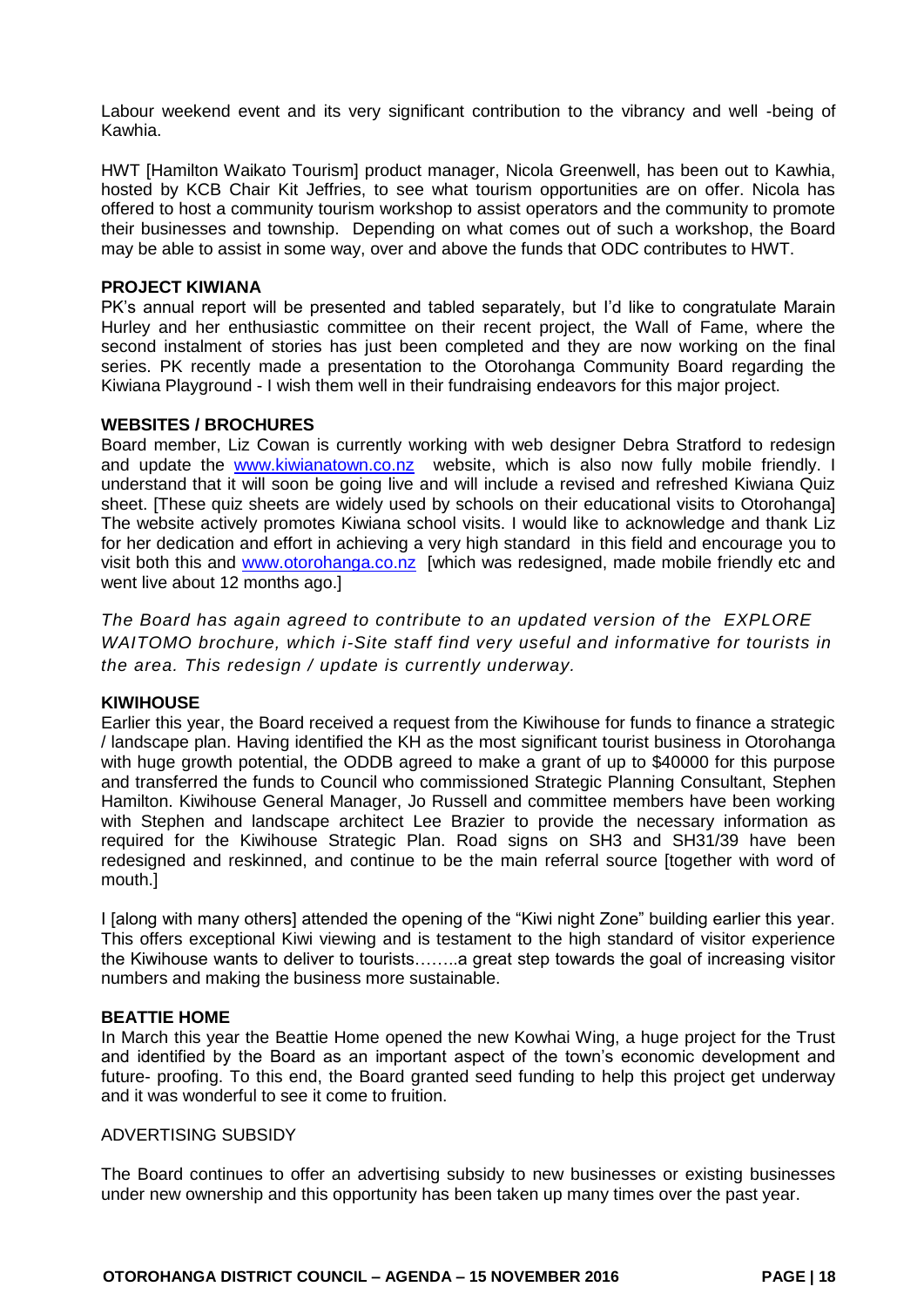#### **CONSULTATION - ODC / ODDB**

Earlier this year, the ODDB had the opportunity to consult with Council re the District Development Strategy and subsequent to that, the restructure and future of the ODDB itself. The Board really appreciates being able to contribute to such discussions as this. The combined workshops produced very worthwhile debate leading to adjustments in the strategy document. The final outcome re the future structure of the ODDB is yet to be finalised but members look forward to the changes as proposed in discussions to date. The Board sincerely thanks Council for the opportunity to contribute to the economic development of the district in this way.

#### **CONCLUSION**

Despite a rising level of frustration amongst the board over recent times, members are feeling positive re the above changes and on that basis, are all keen to continue to make a contribution to the economic future of the district. Mainstreet occupancy remains high and despite the recent, very disappointing withdrawal of Westpac and ANZ Banks from the town, there remains an upbeat mood and vibrancy ……. the prospects of a new power station, dairy factory, residential subdivision and the recently confirmed expansion at Waikeria, as well as a slightly improved outlook across the farming sectors and a flourishing tourism industry all contribute to a quiet confidence in the district.

In closing, I'd like to thank all Board members for their dedication and continued efforts to promote the local economy and opportunities for economic development, thereby making the Otorohanga District a "desirable place in which to live, invest, do business or visit".

D Pilkington **Chaiperson Emeritus**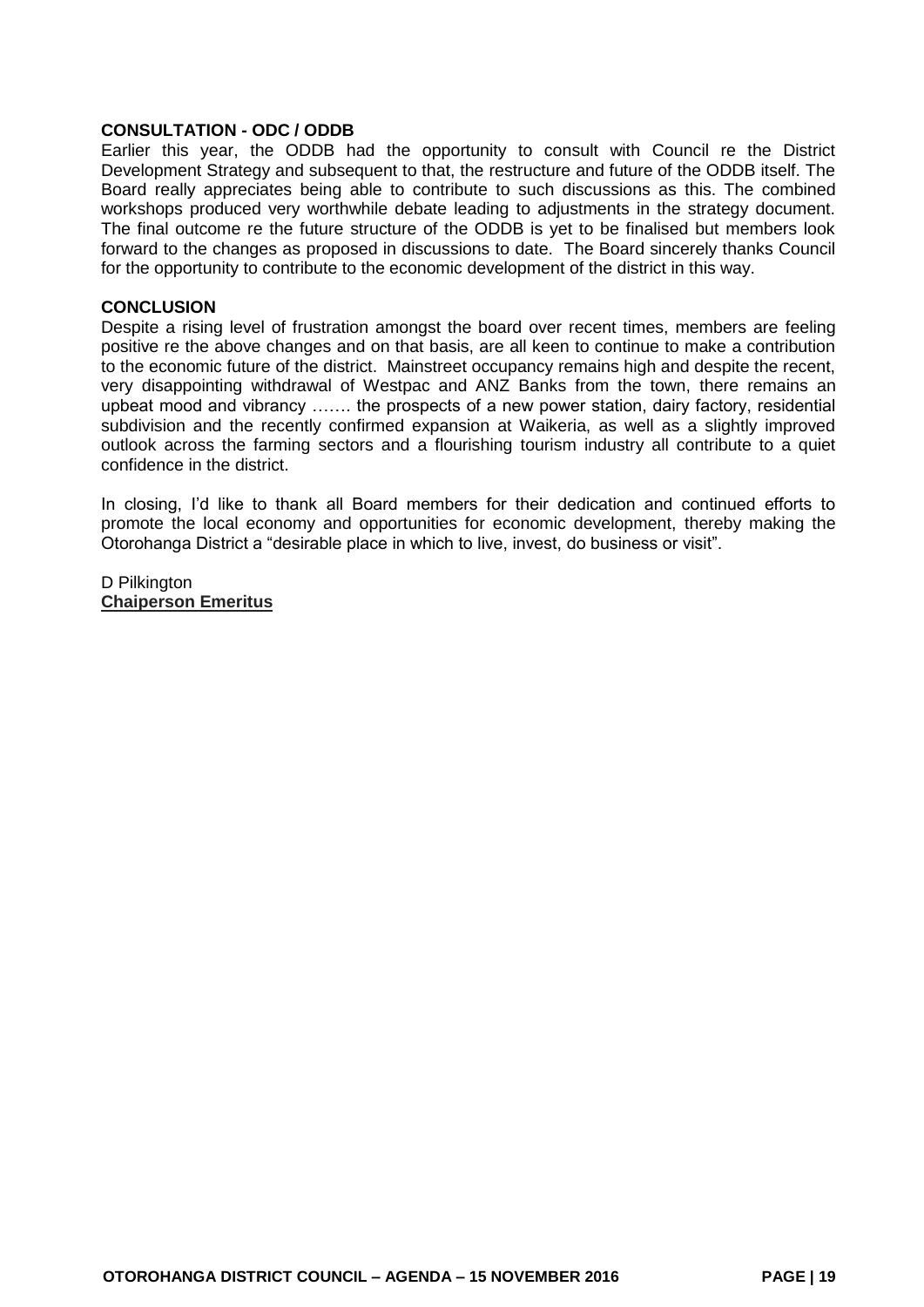# **ITEM 19 CIVIL DEFENCE EMERGENCY PLANNING REPORT FOR JULY TO SEPTEMBER 2016 To: His Worship the Mayor & Councillors Otorohanga District Council From:** *Local Civil Defence Controller*

**Date: 15 November 2016**

#### **Relevant Community Outcomes**

- The Otorohanga District is a safe place to live
- Ensure services and facilities meet the needs of the Community
- Promote the local economy and opportunities for sustainable economic development
- Manage the natural and physical environment in a sustainable manner

#### **Executive Summary**

To provide the quarterly update report on the Civil Defence Emergency Management activity for the period 1 July to 30 September 2016. This includes emergency management activities under the shared service arrangement between Waipa, Otorohanga and Waitomo District Councils and activities of the Waikato Civil Defence Emergency Management Group including the Joint Committee.

#### **Recommendation:**

*That the Civil Defence Emergency Planning report from Andrew Loe Local Civil Defence Controller and Martin Berryman Emergency Management Operations Manager for the period 1 July to 30 September 2016 be received.*

#### **Background**

The Local Civil Defence Controller and Emergency Management Operations Manager provide a quarterly information report for information purposes to this Committee on emergency management activities affecting the Western Waikato Emergency Operating Area (WWEOA) which includes Waipa. Otorohanga and Waitomo District Councils. This is the first quarterly report for the 2016/17 financial year to be provided to Council.

#### **Report Discussion**

During the quarter the following significant civil defence emergency management activities have been undertaken.

#### **Reduction**

Staff from various Waikato Councils attend the Regional Hazard Forum to discuss the key hazards in the area to support the planning and consenting processes and the Civil Defence Community Response Planning processes. This is an ongoing forum that provides opportunities to develop good collaborative processes.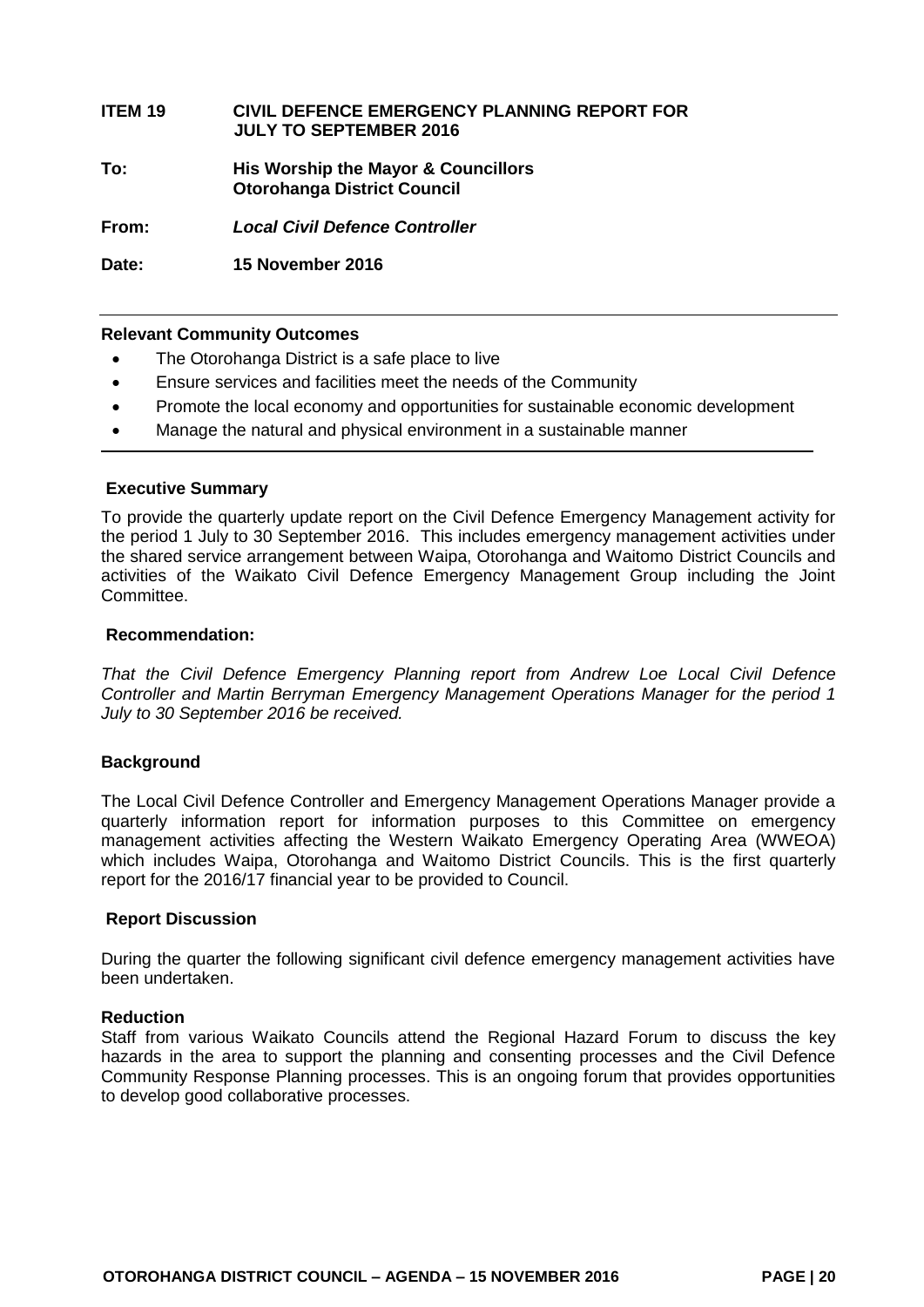# **Readiness**

#### *National CDEM Exercise 'Tangaroa'*

The National Civil Defence Emergency Management Earthquake and Tsunami exercise that had been in planning phase for the past six months was held on  $31<sup>st</sup>$  August. This was day 1 of the exercise and involved a scenario of an earthquake that occurred near the Kermadec Trench producing a tsunami that impacted the east coast of New Zealand and then some 3 hours later impacting the West Coast of the North Island.

The exercise required the establishment of a fully functioning Emergency Operating Centre (EOC). The Western Waikato civil defence group located their EOC at the Waitomo District Council Chambers in Te Kuiti. To ensure a smooth operation, staff from the three Western Waikato Councils were rostered on for the exercise covering two shifts over the day. Both Local Controllers for the area Wayne Allan and Andrew Loe were involved in the exercise.

The exercise highlighted the importance of the civil defence shared service arrangement between the three Councils. In particular, an increased number of staff have been trained in civil defence procedures which made the functioning of the EOC operate more efficiently. Moreover, civil defence staff are available to support each other from each Council should an Emergency Operating Centre or Civil Defence Centre be required to be activated.

A total of 55 staff were deployed throughout the day, 27 at any one time in the EOC which still allowed for normal council business activities to continue in the respective Districts. This exercise demonstrated what would be necessary by the Councils under the Civil Defence Emergency Management Act should an actual event occur, involving both the management of the event and the respective councils continuing to undertake their normal duties and help their communities recover.

In the lead up to the first day of the exercise three short workshops were held with council department staff and some outside agencies and emergency services to discuss how each of the three Councils would look to manage the direct and indirect impacts of a Tsunami event. This information was utilised in the exercise and for the Welfare and Recovery activities.

Day 2 was a Welfare workshop held at Waikato District Council where the respective welfare managers attended and discussed information and learnings from their exercise.

Day 3 was a Recovery workshop held at Waikato Region where the respective recovery managers attended and also discussed information and learnings from their exercise.

#### **Western Waikato Emergency Operating Area Shared Service Agreement**

The civil defence shared service agreement for the Western Waikato Area is currently under review. The initial agreement between the 3 Councils was established for a three year term and expired 30<sup>th</sup> June 2016. Currently Waipa District is the administering authority for the agreement. Once the Waikato Civil Defence Group Plan is finalised the shared service agreement for the delivery of civil defence activities within the Western Waikato area can be determined.

#### **New Civil Defence coordinator role**

The new role has been approved by each of the three Councils, but Waipa is aiming to fund it within existing budgets. When the civil defence shared service agreement is reviewed and approved and budget provision has been secured the coordinator role could be established at that time.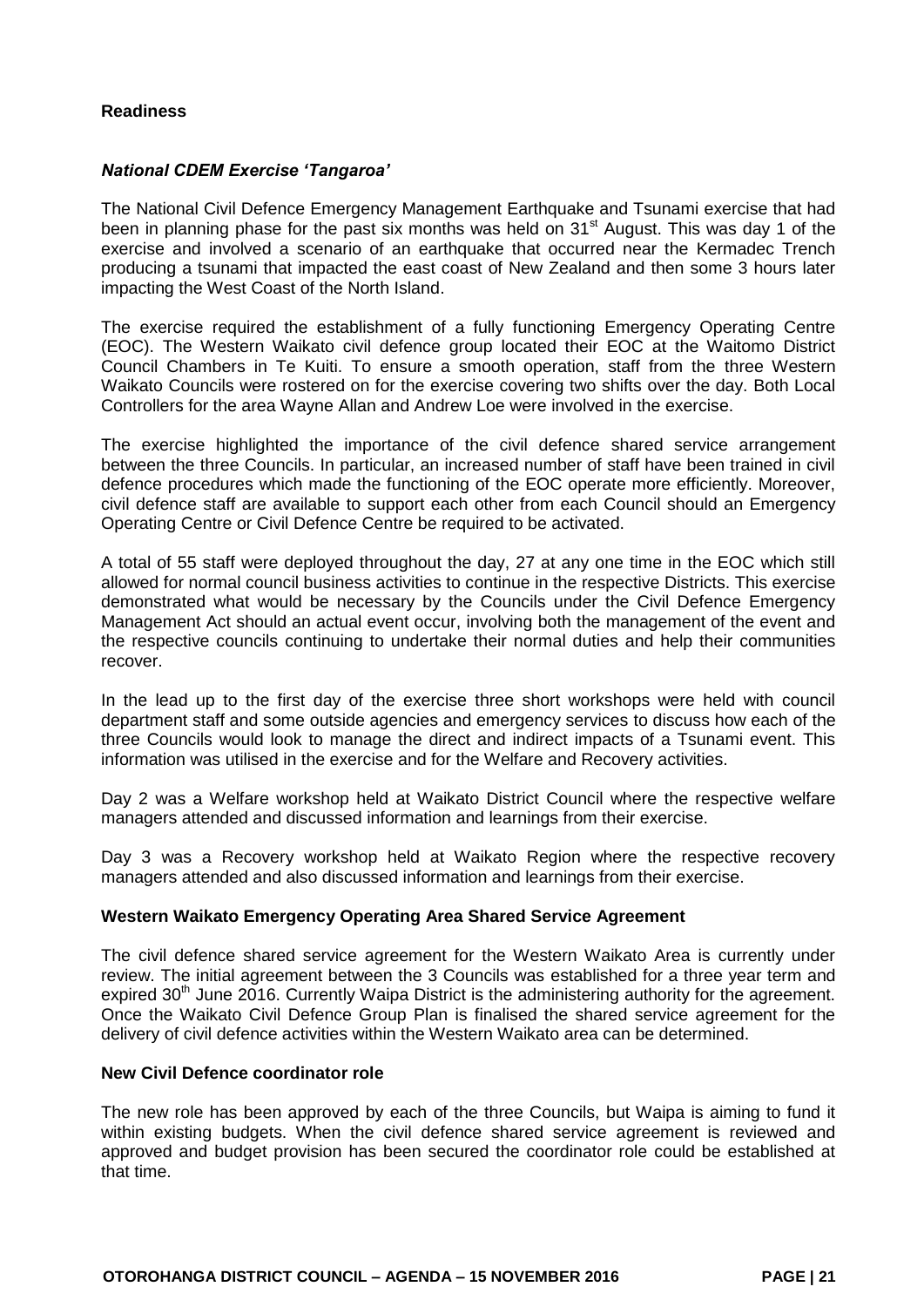#### **Response**

Other than monitoring Local Severe Weather Warning there have been no emergency situations requiring Civil Defence resources or personnel.

#### **Waikato Civil Defence Emergency Management Group Joint Committee**

The Waikato Civil Defence Emergency Management Group Joint Committee meeting was held on 5 September 2016. Minutes of the meeting are attached to this report. The next meeting of the Joint Committee is scheduled for 28 November 2016.

#### **Waikato Civil Defence Emergency Management Group Plan**

The next generation Waikato CDEM Group Emergency Management 2016-2021 Plan has now progressed through the consultation and review process with the final document recently being approved by the Waikato Joint Committee.

The Group Plan was forwarded to the Ministry of CDEM for the Minister's approval. The response from the minister was positive with no points raised or requests for change. The plan will now be submitted to the Joint Committee for final adoption on 28 November

#### Andrew Loe **LOCAL CIVIL DEFENCE CONTROLLER**

Martin Berryman **EMERGENCY MANAGEMENT OPERATIONS MANAGER**

**Attachment: Minutes of the last meeting of the Waikato Civil Defence Emergency Management Group Joint Committee 5 September 2016**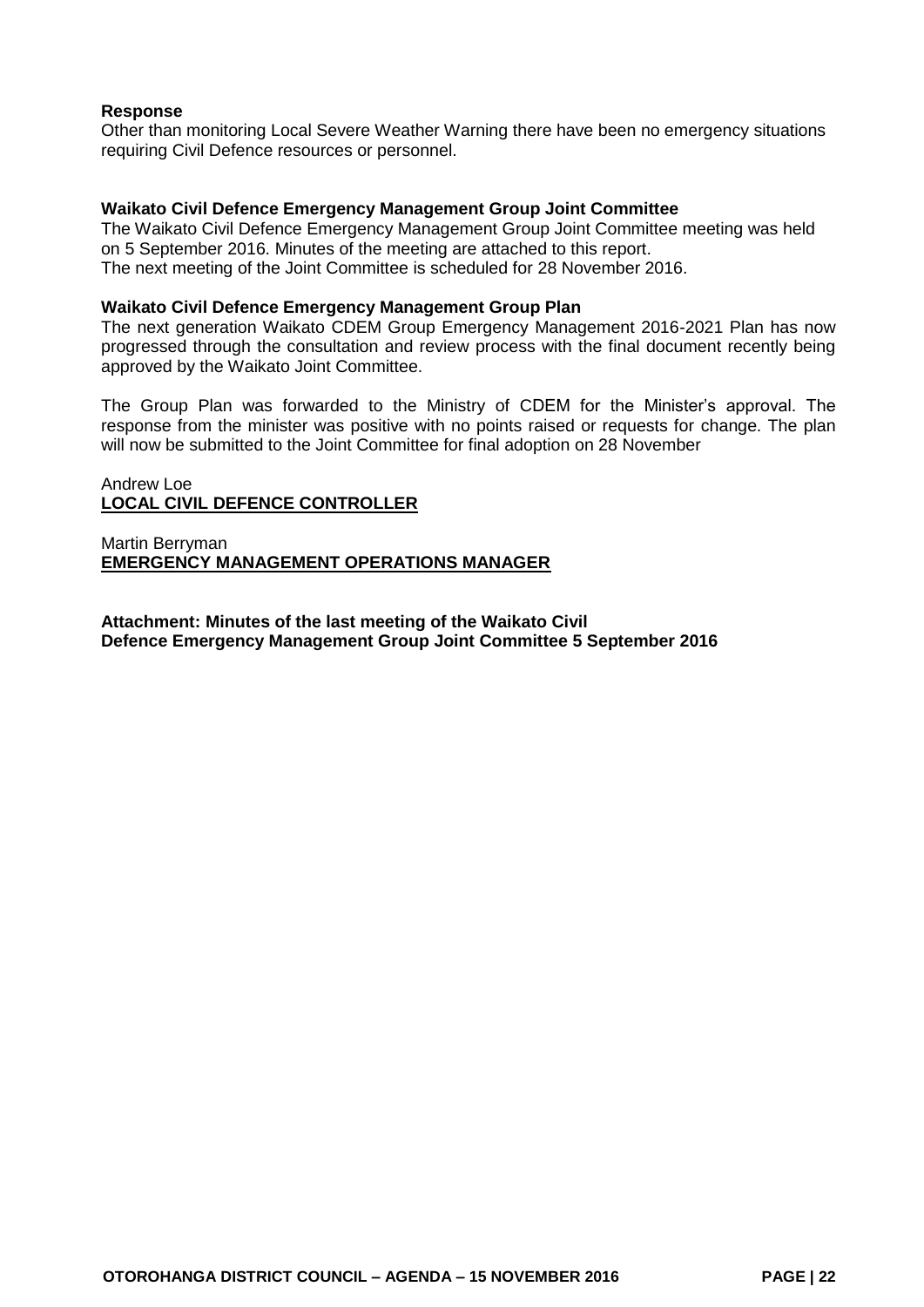# **ITEM 20 CIVIL DEFENCE AND EMERGENCY MANAGEMENT PRESENTATION**

**To: His Worship the Mayor & Councillors Otorohanga District Council**

**From:** *Local Civil Defence Controller*

**Date: 15 November 2016**

#### **Relevant Community Outcomes**

- The Otorohanga District is a safe place to live
- Ensure services and facilities meet the needs of the Community
- Promote the local economy and opportunities for sustainable economic development
- Manage the natural and physical environment in a sustainable manner

#### **Executive Summary**

The Emergency Management Operations Manager and the Local Civil Defence Controller will provide a power point presentation on local and regional civil Defence arrangements and discuss the role of a territorial authority under the Civil Defence and Emergency Management Act.

#### **Recommendation: Nil**

Presentation provided as briefing information for incoming Council.

# Andrew Loe **LOCAL CIVIL DEFENCE CONTROLLER**

Martin Berryman **EMERGENCY MANAGEMENT OPERATIONS MANAGER**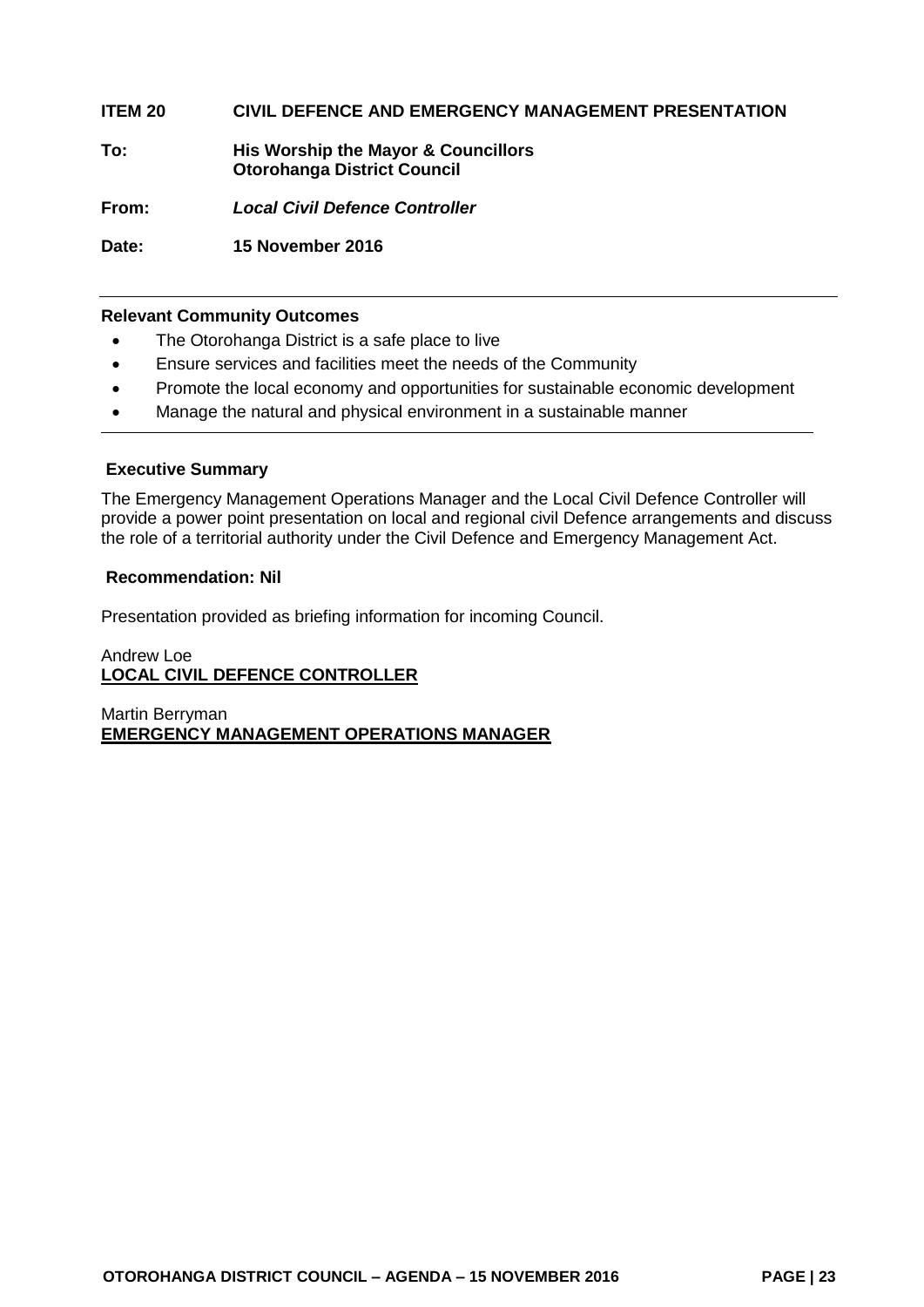| ITEM 21 | <b>MATTERS REFERRED FROM 20 SEPTEMBER 2016</b> |
|---------|------------------------------------------------|
| To:     | His Worship the Mayor & Councillors            |
|         | OTOROHANGA DISTRICT COUNCIL                    |
| From:   | <b>Governance Supervisor</b>                   |
| Date:   | <b>15 NOVEMBER 2016</b>                        |

#### **Executive Summary**

#### **HIS WORSHIP**

#### **20 October 2015**

To follow up on the suggestion for a future Council meeting to be held on a local Marae in the District.

#### **COUNCIL**

#### **18 October 2016**

To invite the Waikato District Health Board to speak to Council once the investigations have been completed to assure Council and therefore citizens of its ability to deliver effective mental health services to our citizens.

**CA Tutty GOVERNANCE SUPERVISOR**

**GENERAL**